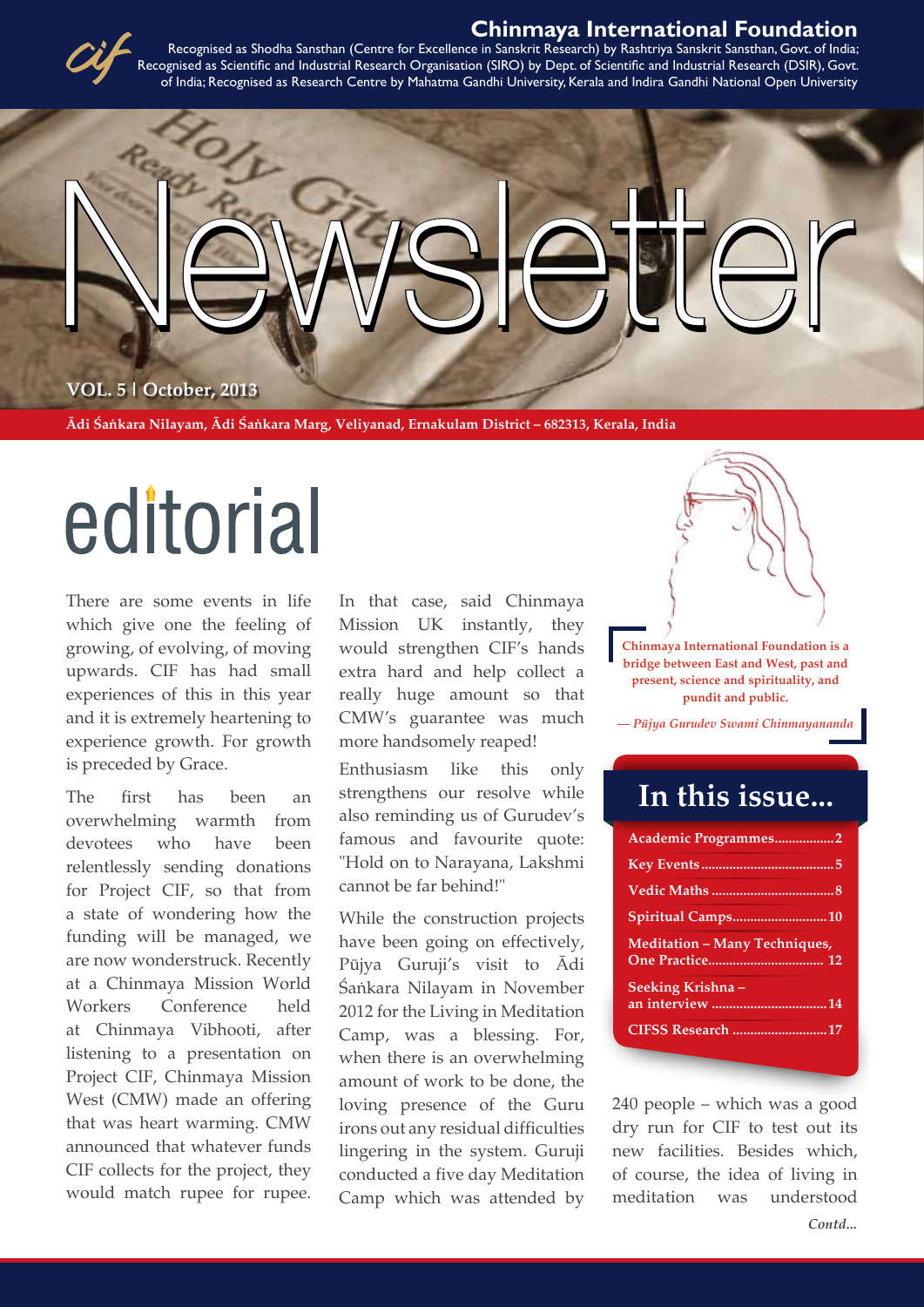perfectly in time! Meanwhile, Guruji has already blocked dates in 2013 for the Brahmasutra Camp.

CIF Shodha Sansthan has a new Chairman this year. CIF welcomes Dr. N. P. Unni, former Vice-Chancellor of Sree Sankaracharya University of Sanskrit, Kalady, who was appointed to this august office on April 15, 2013. Our sincere gratitude to Dr. K. G. Paulose, the outgoing Chairman, for his leadership and guidance during his tenure.

Thanks to such luminaries at the helm of its management, the CIF Shodha Sansthan has been going from strength to strength. This year, in deference to our drive to ensure Sanskrit language's pride of place in the Indian arena of literary greatness, the Shodha Sansthan has instituted an award in the name of Gurudev Swami Chinmayananda for young Sanskrit Scholars for accomplishing excellence in Sanskrit literature. The first Gold medal was conferred in February this year, on Prof. Srinivasa Varakhedi, Dean and Director of Karnataka Sanskrit University, Bangalore.

It has been hectic as usual with more textual workshops, more spiritual camps, more seminars, more publications. Do look up the latest from CIFSS sections. An interview with our young Dr. Manoj in these pages, throws the spotlight on the precision in Sanskrit research that abounds at Ādi Śaṅkara Nilayam. Also drawing your attention to an even younger student Sriram, from Kendriya Vidyalaya, who is our youngest Gétä Home Study Course student. His views on why study the Gītā cannot be ignored. It portends the quality of the future.

#### *Editorial Advisory Committee*

Swami Advayananda, Acharya CIF Dr. Dilip Kumar Rana, Director CIFSS

#### *Editorial Committee*

K. K. Rajan (Publisher) Meera Seth (Editor) Shefali Arvind (Asst. Editor) Preeti Pahwa (Designer)

*Feedback/letters/queries may please be sent to cifnewsletter@chinfo.org*

#### **Sanskrit with Swami Ramakrishnananda**



#### **Faculty: Swami Ramakrishnananda, Acharya, Easy Sanskrit Course**

Through the Chinmaya Mission, Gurudev Swami Chinmayananda wanted to spread not only Vedanta, but he also wanted to preserve the language from which this great knowledge comes. For this purpose, the Chinmaya International Foundation was established at the birthplace of Sri Ädi Çaìkara , in Veliyanad, Kerala. Ever since, CIF has been conducting courses and camps to spread the Sanskrit language. One such is Easy Sanskrit.



An extension of teaching students, is enhancing teaching skills that are conducive for Sanskrit appreciation. 'Art of Teaching Sanskrit' was a unique teaching camp for Sanskrit-teachers from schools all over Kerala. Forty six school teachers assembled at CIF to gain new and innovative pedagogic methods to teach Sanskrit, from Swami Ramakrishnananda whose teaching skills have captured many an audience.

If there were skeptics among these experienced teachers, then Swamiji put paid to their doubts with his unexpected wit-filled ideas.

Giving them numerous examples from our secular life he showed how Sanskrit pervaded quietly. Sanskrit is not, Swamiji stressed, a dead or dying language, but its presence is as compelling and as important – perhaps more – than a few thousand years ago. This understanding was the beginning of a rewarding journey of learning for the Sanskrit teachers.

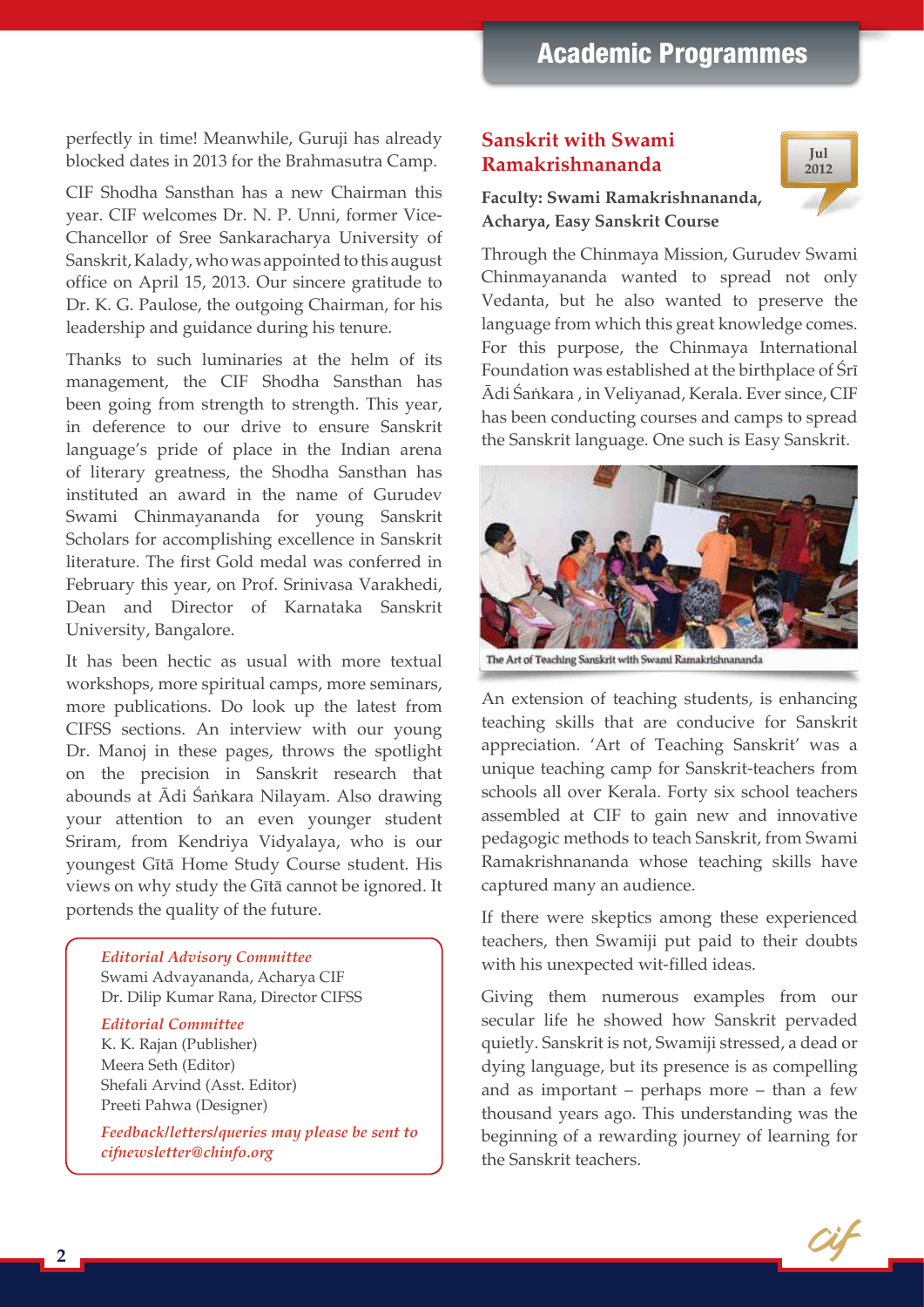One of the aspects Swamiji picked up intuitively, was ridding the student of the fear of Sanskrit; ridding the student of the perception that Sankrit is a complex language. In imparting these to the teachers, Swamiji showcased the rich heritage and values that Sanskrit embodies.

Additionally, teachers were asked to devise their own methods of teaching Sanskrit, of making the subject more interesting and joyful for students.

This camp has gone a long way in enhancing the attitude to both learning and teaching Sanskrit.

#### **Unpublished Manuscripts of Kerala**



*Dignitaries: Dr. N. P. Unni, Former Vice-Chancellor, Sree Sankaracharya University* 

*of Sanskrit, Kalady; Prof. P. C. Muraleemadhavan, Founder Chairman CIFSS, Dr. Baladevananda Sagar, All India Radio, Dr. Dilip Kumar Rana, Director CIFSS, Swami Ramakrishnananda, Acharya, Easy Sanskrit Course, Sri. K. K. Rajan, CIF Chief Sevak*

*Scholars who presented: Dr. P. V. Ramankutty, Principal (Retd.), Former Professor and Head, Department of Sanskrit, Govt. College, Pattambi, Dr. C. N. Neelakanthan, Director, Books and Publication Division, Sree Sankaracharya University of Sanskrit, Kalady, Dr. T. P. Sankaran Kutty Nair, Director, Institute of Kerala Studies, Trivandrum.*

India has been a treasure trove of old unpublished manuscripts since the days when data collection was through the medium of palm leaves. Over the centuries palm leaf manuscripts and later paper manuscripts were preserved by scribes and scholars and later by families, without the latter even knowing what to do with these. In recent times, manuscripts have been found in the most unexpected places.

The two-day seminar on "Unpublished Manuscripts of Kerala" aimed to draw the attention of scholars to the importance of manuscripts as a link to India's culture and heritage and the need to bring these to light and publish them.

The knowledge-rich scholars present at the occasion presented a host of papers on different aspects of unpublished manuscripts in Kerala, some on critical editions produced, the Sanskrit tradition itself, and Kerala manuscripts in the area of Sanskrit literary criticism.

**There were paper presentations on different topics by various scholars as follows:**

*Unpublished Manuscripts in Kutalloor family – Prof. P. C. Muraleemadhavan*

*Sanskrit Tradition in Kerala – Dr. P. V. Ramankutty; Kerala Manuscripts on Sanskrit Literary Criticism – Dr. Neelakanthan; Keralite* 



The campers at the The Art of Teaching Sanskrit camp for Sanskrit teachers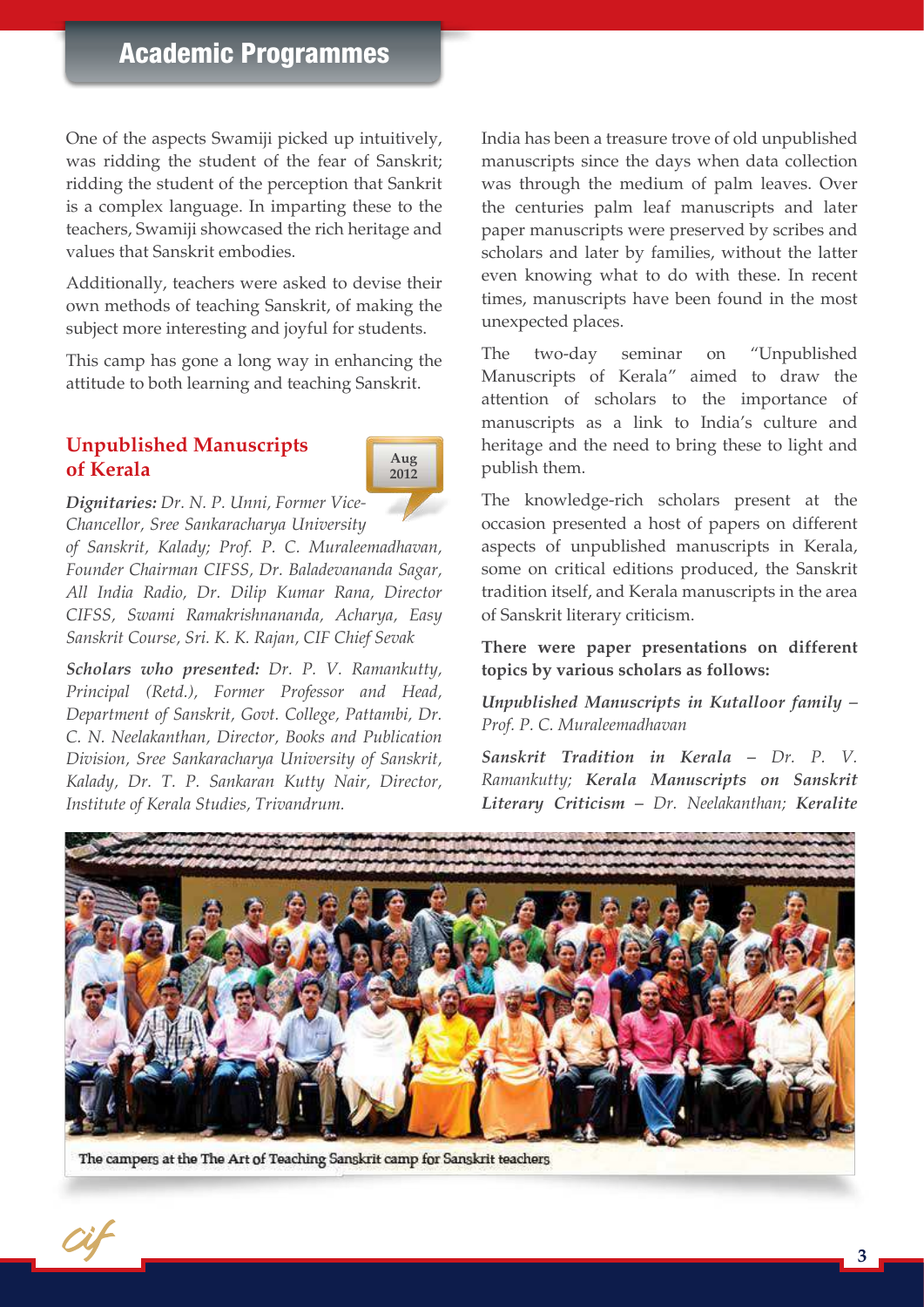## Academic Programmes

*Manuscripts on Ganita - Dr. P. V. Narayanan; Manuscripts Collections in Kerala - Dr. N. P. Unni; Viñacandrikä – on Toxicology – Visalakshi; Unpublished Manuscripts on Keralology – T. P. Sankarankutty Nair. Akñarapraçna – An Edition – Ashok Kumar N. K.*

*Kåñëapadi – A commentary on Çrémadbhägavatam – P. N. Sudarsanan. Pāndulipiprasthānam Keralesu – Dr. Rajan E. M.* 

#### **Introduction to Knowledge Representation in Navya Nyäya and Western Logic**



Knowledge Representation (KR) is a branch of Artificial Intelligence (AI), which in the words of Marvin Minsky, a reputed cognitive scientist in AI, 'is the science of making machines do things that would require intelligence if done by men.'

KR is multidisciplinary in the sense that it incorporates theories and techniques of three different disciplines—logic, ontology and computation. Logic provides the formal structure and rules of inference. Ontology is the systematic study of the essential nature of things. It adds meaning to the formal system of logic. Without ontology terms and symbols employed in logic are empty. Computation, on the other hand, supports the application that distinguishes KR from pure logic.

The purpose of holding such a workshop whose subject matter was so vast and diverse, was to initiate a dialogue between experts in each of these disciplines of KR, and to then explore the emphasis and roles of each of these.

But Navya Nyäya (NN) and Western Logic (WL) are fundamentally different in their very origins. WL is empirical and based on the material world of things and beings. Whereas NN aims at proving the presence of the soul behind everything by searching through the ephemeral to reach the eternal.

WL, on the other hand, stops at the ephemeral.

But both systems use inference and syllogism to conclude a point of logic. Such as:

In WL, the conclusion that X is a mortal is arrived through inferring that  $- X$  is a man, All men are mortals. Hence X is a mortal.

NN uses inference thus: There is fire on the mountain/ because there is smoke seen/where there is smoke there must be fire (as in the kitchen)/ since fire and smoke concomitantly exist in the kitchen, (it stands to reason that) there must be fire on the mountain.

Workshops like this are intended to draw the western philosopher to examine the Indian logic systems and find the parallels with the western way. Especially since Indian philosophy is now working very closely with science and technology. But neither one can claim superiority over the other as being better. But the intent of NN philosophers is to show that technically NN having its origins so far back in time and in a language considered more suited to computers. So workshops like these just make the handshake meaningful and warmer paving the way for further explorations.

Such a rich workshop that panned 16 sessions across five days was more enriched by the quality of scholars who presented rich dissertations in each of logic, ontology and computation.

#### **Sanskrit Research Today**

*Lecture by Prof. Ashok Narhar Aklujkar Chaired by Dr. C. Neelakandan, Sree Sankaracharya University of Sanskrit*



*Aegis: Chinmaya International Foundation Shodha Sansthan*

Prof. Ashok Narhar Aklujkar, an eminent scholar in Sanskrit and Indology (Retired Professor, University of British Colombia, and Vancouver, Canada), spoke eloquently about a desired approach to Sanskrit.

Prof. Aklujkar pointed towards the need for a change in approach, both towards the language

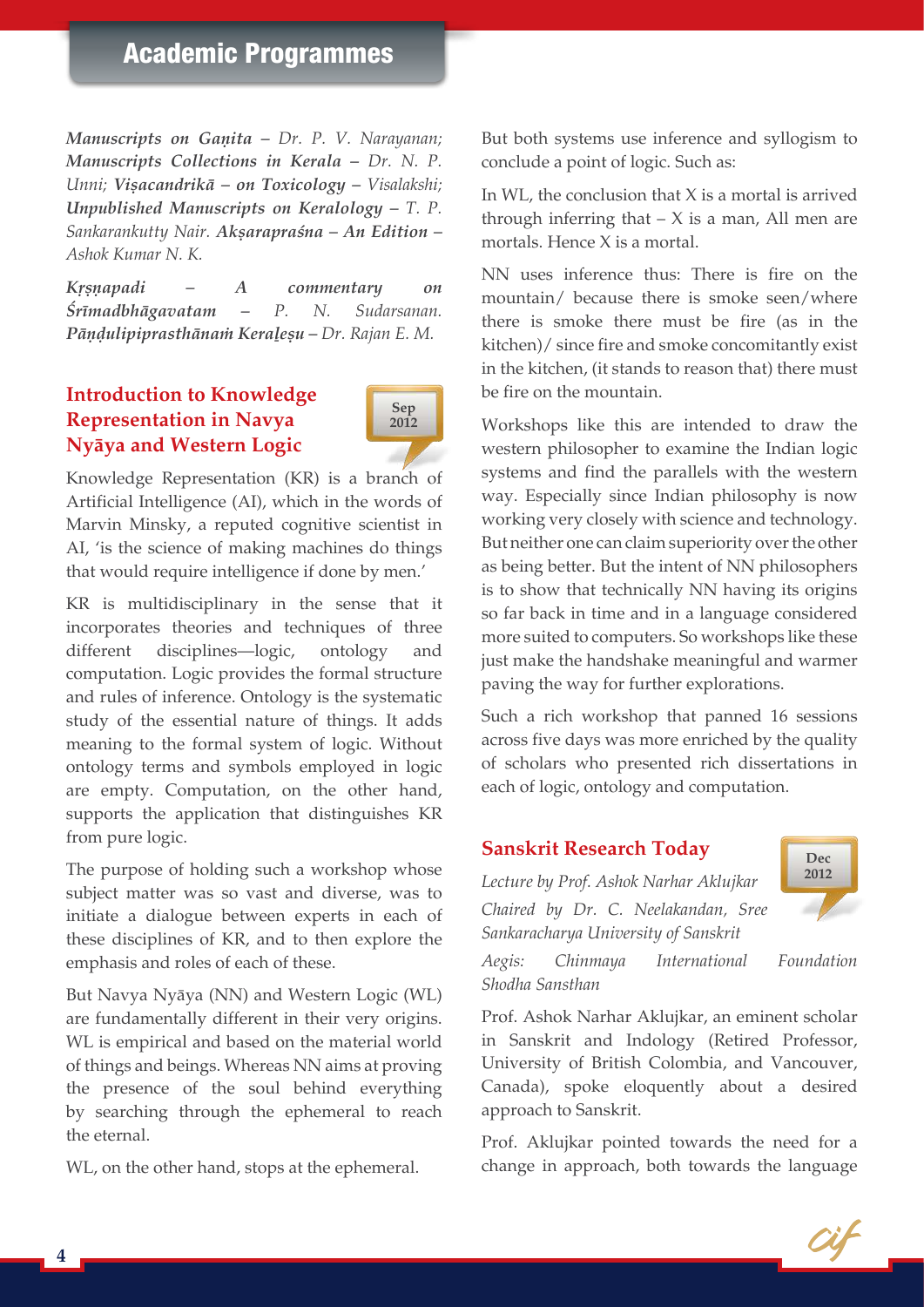## Academic Programmes

# Key Events This Year

as well as the text itself, if research should yield greater value for the researcher and the community. Taking the example of historical texts and comparative studies, he said the arguments could be made more impressive by providing standing opinion.

Researchers, he urged, should get into the heart of historical and cultural problems related to Sastra. This will add great depth to their work which they should produce as a series in research.

After the lecture, the audience discussed among themselves the problems faced by present day researchers on selecting a topic, finding a guide and the availability of data on published/ unpublished theses.

#### **National Workshop on Navya Nyäya Language and Methodology (Level II)**



*Dignitaries present: Dr. Dilip Kumar Rana, Director, Prof. K. G. Paulose, Chairman.*

The second level of 'A National Workshop on Navya Nyäya Language and Methodology' was organized by CIFSS.

Prof. K. G. Paulose made an apt point when he referred to the 'argumentative mode' of Indians and their ancient academic practices as a result of which India achieved a covetous position in the world as the storehouse of perennial wisdom.

The faculty of this workshop, Prof. V. N. Jha, former Director of Centre for Advanced Study in Sanskrit, Pune and its present Director Prof. Ujjwala Jha, both emphasized the need for acquainting with the Nyäyaçästra in order to gain mastery in all other kinds of philosophical literature. *Nyäyasiddhäntamuktävali* (Sabdakhandam) was the text prescribed for this level of the workshop.

The 25 students who participated were evaluated based on a 'friendly written test' and declared eligible for Level III.

#### **Guruji Inaugurates CIF Kottayam Centre**



*Present at the occasion: Swamini Vimalananda, Swami Mitrananda,* 

*Director, CHYK, Smt. Mini Nair (donor of building), Sri. N Rajagopal, President of Chinmaya Mission, Kottayam, A S Mony, Trustees of CIF*

CIF now has a branch office in Sivaranjini, Kottayam. This is the Office of the Online Home Study Courses. CIF is very grateful for this generous donation of premises from Mrs. Mini Nair, an ardent devotee of Püjya Gurudev.

The centre was inaugurated by Püjya Guruji, Swami Tejomayananda.

The Ganapathy temple on the premises was sanctified by Guruji after the idol was sanctified according to custom, by Swami Paratmananda. Also present at this event were Swamini Vimalananda and Swami Mitrananda.



Guruji unveiling the picture of Gurudev at the CIF Centre

#### *Lakñménäräyaëa Püjä and Yajïa*



*Present: Swami Ramakrishnananda, Swami Advaitananda, Swami Shantananda and Swami Paratmananda.* 

This is the fourth consecutive year when CIF has held a Lakṣmīnārāyaṇa Pūjā and Yajña for the well being of the donors of Project CIF.

This yagna is held on Makara Saṅkrānti every year, when the sun is on the ascent into the Tropic of Cancer. Every year CIF remains in deep gratitude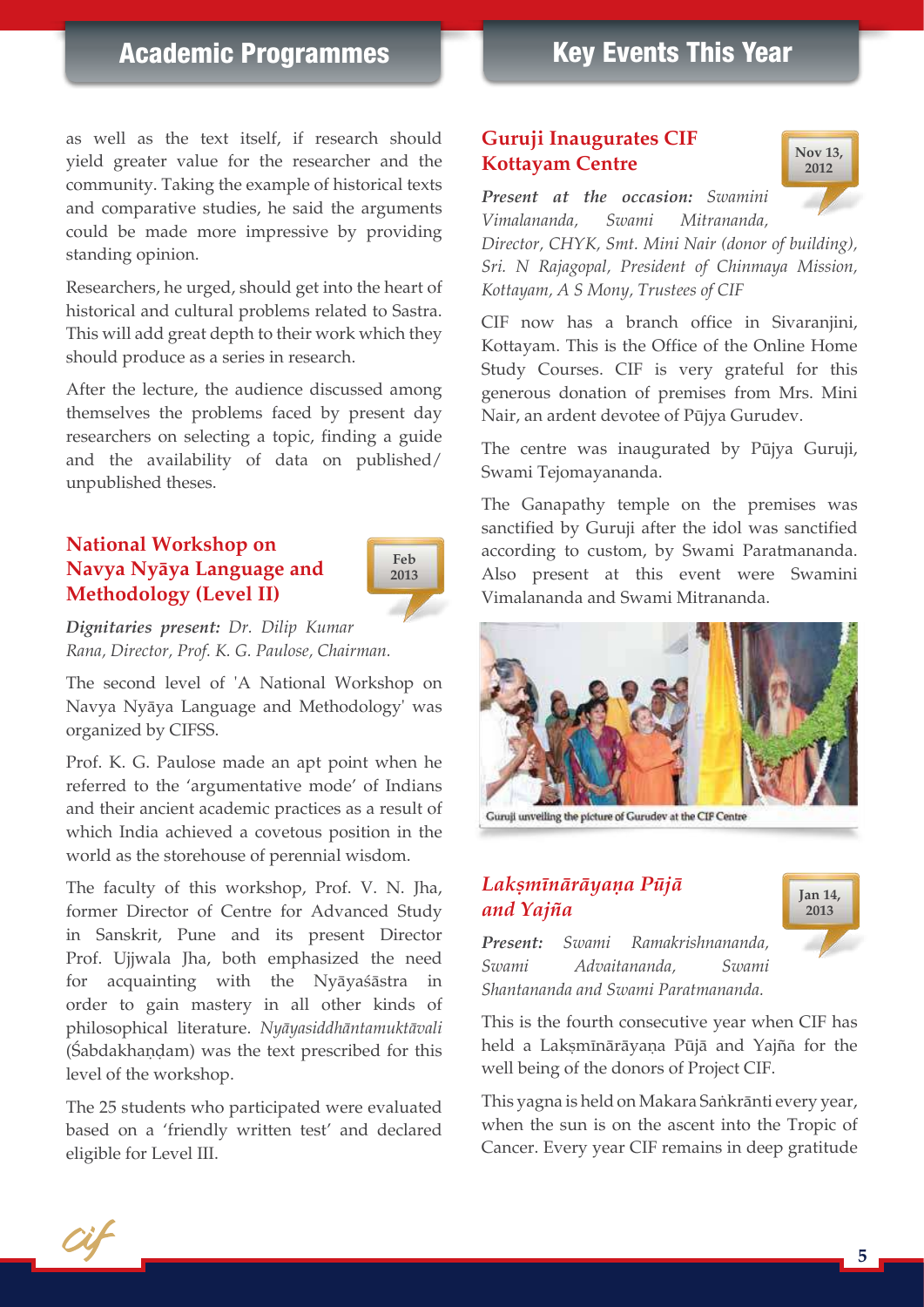# Key Events This Year

to every donor for their every little mite that goes to build the new constructions that will enable it take the work in building the bridges of its Vision, to its next level of completion.

These structures, we know by now, are a dedication to Püjya Gurudev to mark his 100th birth year in 2015-16. Every year, a püjä is offered to Goddess Lakṣmī and Lord Nārāyaṇa on this auspicious day to invoke upon the donors, both material and spiritual wealth.



The Laksminārāyaņa Pūjā and Yajña

This year the pūjā on Makara Saṅkrānti Day was attended by 250 guests.

> **Feb 2013**

#### **CIFSS Foundation Day 2013**

*Dignitaries present: Prof. K. G. Paulose, Chairman of CIF Shodha Sansthan, Prof. P. C. Muraleemadhavan, former* 

*Chairman, Dr. D. K. Rana, Director, CIFSS, and Dr. C. P. Ambika, Research Associate, Swami Advayananda, President of CIF, Dr. Sheeba, Dy. Director of CIFSS*

CIF was conferred the Research Institute recognition on 24th February, 2008. Ever since, this day is celebrated as Foundation Day by CIFSS.

Every year, the occasion is marked by a few traditional events which have come to be synonymous with the Shodha Sansthan's Foundation Day. One of them is the Swami Chinmayananda Commemorative Lecture, which this year was delivered by Prof. V. N. Jha.



Prof. Srinivasa Varakhedi receiving the first Swami Chimayananda Gold Award

This year, CIFSS instituted a gold medal in the name of Gurudev Swami Chinmayananda, to be awarded to an outstanding Sanskrit scholar below the age of 40. The first gold medal was awarded to Prof. Srinivasa Varakhedi, Dean and Director of Karnataka Sanskrit University.

Other events on this day include:

- • New titles release: *Tattvopaplavasiàha* with English commentary by Prof. V. N. Jha, *Vyākaraņamahābhāṣyam* with the Malayalam commentary titled *Punarnavä* by Prof. O. Vatsala and Knowledge Representation: Navya Nyäya and Conceptual Graphs by Prof. Srinivasa Varakhedi
- The day was made further memorable when Prof. N. P. Unni, noted Sanskrit scholar was honoured on the occasion as he was bestowed the Mahamahopadhyaya Award by Kalidas University, Nagpur.
- An academic seminar on Sanskrit Research: Retrospects and Prospects, chaired by Prof. C. M. Neelakandan, Retd. Profesor of SSUS, Kalady. Papers were presented by Prof. C. Rajendran, Dr. P. V. Ramankutty and Dr. Muthulakshmi.
- The Kulasekhara Theatre Festival conducted as part of the Foundation Day Celebration in collaboration with the Govt. Sanskrit College, Tripunithura and International Centre for Kutiyattam was the focal attraction wherein a blend of traditional art forms and modern theatre came in close exchanges. Interactions and performances by several renowned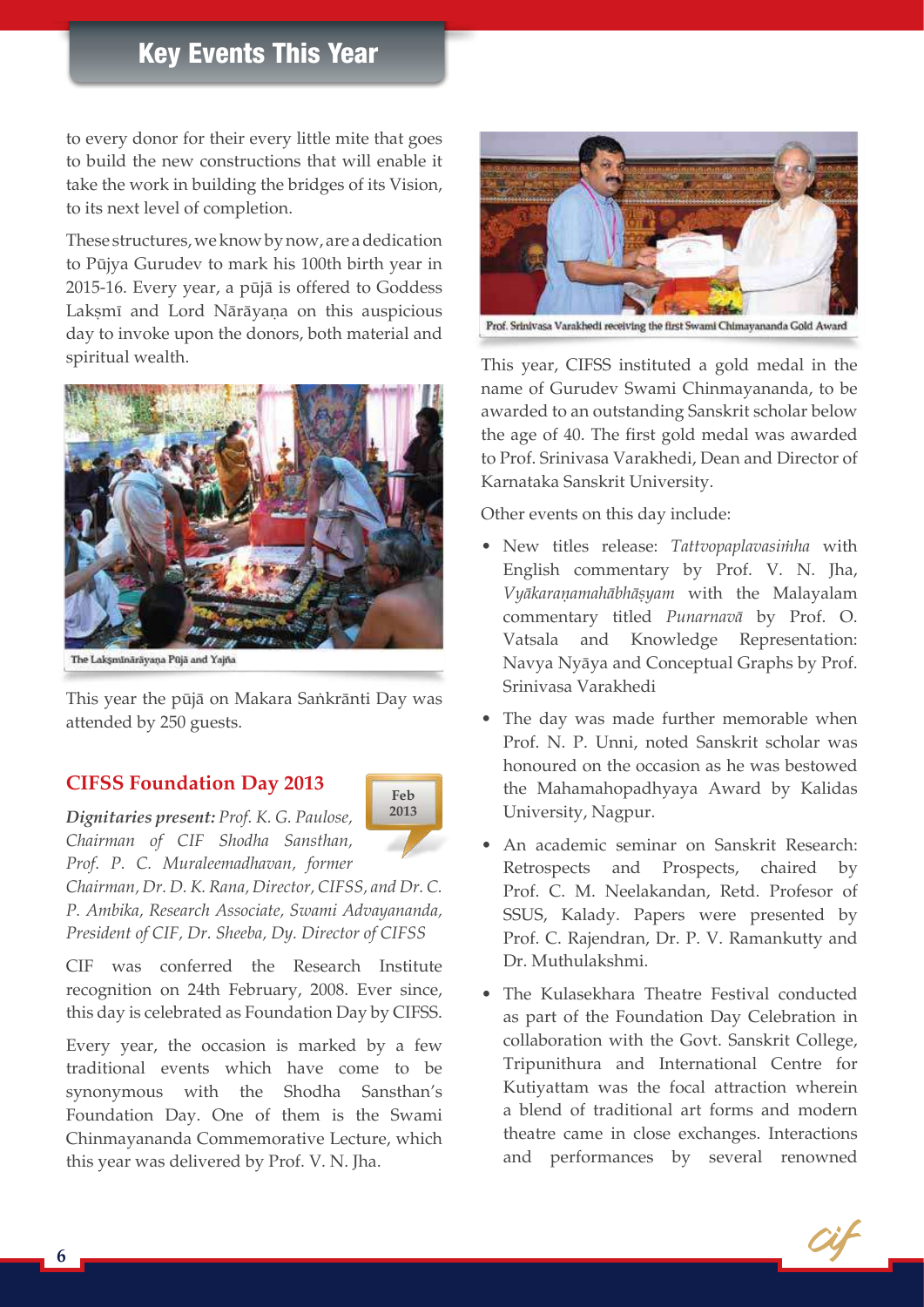# Key Events This Year

Directors and artists with their masterpieces made the occasion memorable.



Inauguration of the Foundation Day Celebrations

#### **Kulasekhara Festival**

In the Udyoga-parva of the Mahäbhärata we meet Yayäti's hitherto unmentioned daughter,



Mādhavī. And before we know, Yayāti gifts Mādhavī to Galava, a son of Sage Viśvāmitra. Going deeper, this Galava had come looking for 800 white horses with one black ear. But Yayäti found it easier to gift away his daughter, saying gift her to a king and you will find your horses. Galava in turn sells her to three kings and eventually gets the horses that his father asked for. He then gives the horses and Mādhavī to Viśvāmitra, who also sires a child through her.

This story of Mādhavī is a study of both the psychological and sociological conditions of those times, while also being the representative of the objectification of women ever since and her exploitation.

This story of Mādhavī was presented in the dance form Naṅyārkūttu and one of the many theatre performances at the Government Sanskrit College, Trupunithra, as a part of the week long Kulashekara Festival.

\*Inaugural lecture by Prof. V. N. Jha (Chinmayananda memorial lecture).

\*Swami Chinmayananda Gold Medal Award presented to Prof. Srinivasa Varakhedi by Swami Advayananda.

*\*Vyäkaraëamahäbhäñyam* – Punarnavä – with Malayalam commentary authored by Prof. O. Vatsala, was released on this occasion.

\*Seminar on 'Higher Education' led by C. M. Neelakanthan, with papers presented by scholars C. Rajendran, P. V. Ramankutty, A. Muthulekshmy, and others.

\*Book released: 'Indian Method in Acting' by Prof. Prasanna who also talked on the subject. Dr. N. P. Unni delivered the presidential address.



Kulacakhara Bactleal

\*Lecture demonstration presentation on: a) Dhvani – by Margi Madhu and Indu. G. b) Rasäbhinaya in Kathakali by P. Venugopal and Kalamandalam Shanmugham

#### **Session 3:**

Presided by Terry Converse, Professor of Theatre, Washington State University.

**Session 4 was also lectures and talks on "Understanding Women in Theatre"** by Dr. N. K. Geetha including a presentation by Sajitha Madathil.

The performers such as Usha Nangiar, Sukanya, Salini, Kapila Venu, Indu all expressed their views on different personalities such as Draupadī, Mādhavī, Kunti, Ahalyā etc.

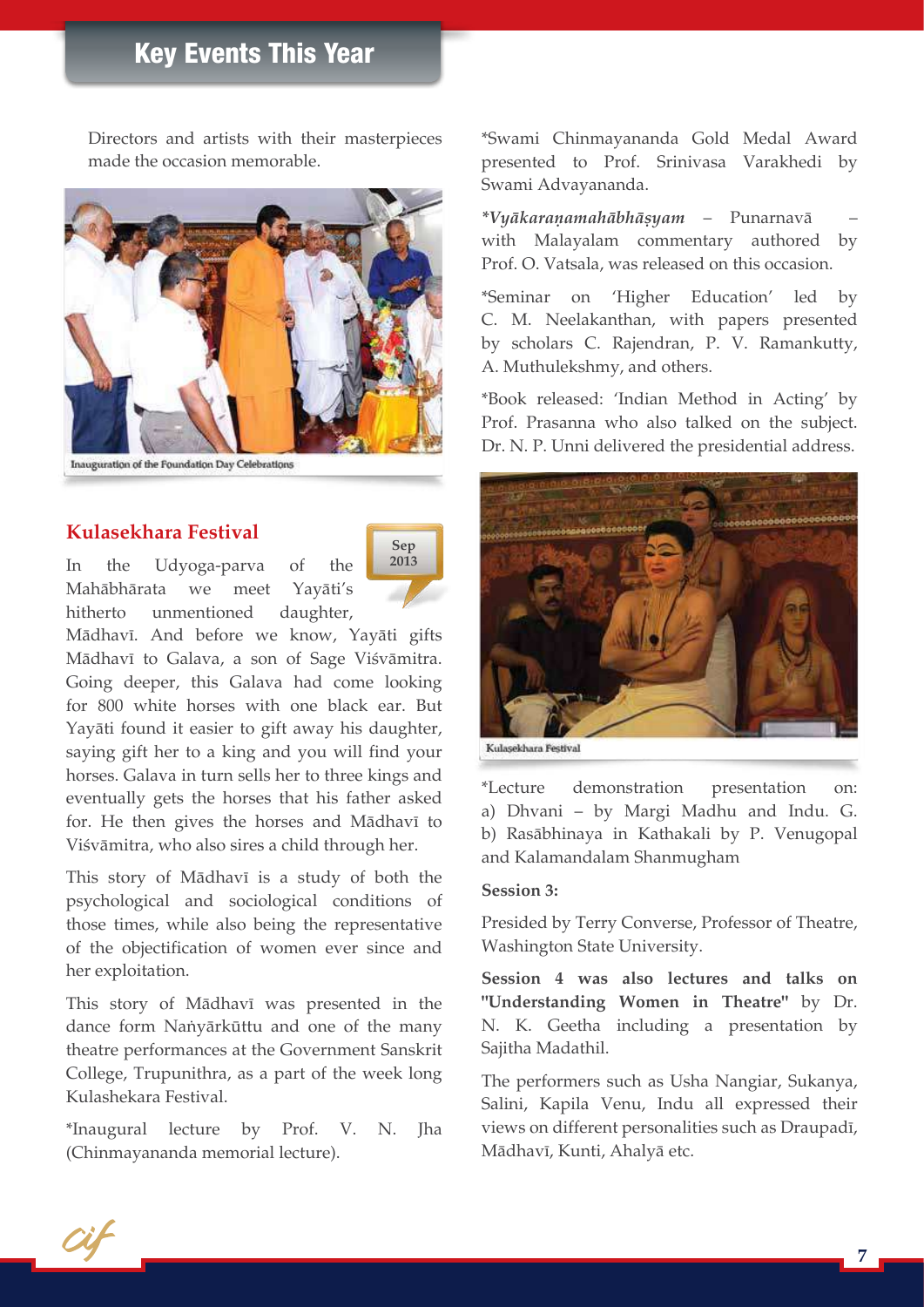# Key Events This Year

Dr. Sudhanva Deshpande, Jananatyamanch, Delhi in his speech on 'Tradition in Service of the Modern: The Theatre of Habib Tanvir' explored the dialectics of Tanvir's relationship with tradition in order to forge a unique and entirely contemporary theoretical expression.



The last session was led by T. M. Abraham, directors such as Shibu S. Kottaram, Sajitha Madathil, Chandradasan who shared their experience in encountering tradition. They are of the view that women's social history is not documented.

Some of the performances were: Kathakali on *'Kalyäëasaugandhikam'* by Tripunithura Kathakali Kendra, Kūțiyāțțam on *'Tapatisamvaranam'* by Usha Nangiar, 'Subhadrādhanañjayam' Kūțiyāțțam by Margi Madhu and Surj Nambiar, 'Nangiarkuttu' by Kalamandalam Sindhu and Kalamandalam Girija, Kathakali on 'Tapasāṭṭam' by Renjini Suresh are some of the outstanding performances.

The dramas presented include: 'Draupadi' directed by Chandradasan, Lokadharmi, 'Mälavikägnimitram' by Sopanam, Kavalam Narayana Panicker and 'Beegum Panicker' Theatre Repertoier, FACS, SSUS, Kalady, and "Mudiyettu" performed by Kizhillam Unnikrishnan and Party.

This six-day celebration brought to fore the traditional art forms while also driving home a great need to ensure that the youth preserve and protect these gems of Indian theatre.

#### **Vedic Maths**

Chinmaya International Foundation's Vedic Math division has been actively sought after by teachers,



parents and students alike. Numerous camps and workshops dotted the events diary in 2012-13.

#### **September 2012**

• **Chinmaya Vidyalaya, Kannamally (Ernakulam) – Faculty: Shri Vinay Nair –**  Four-day workshop on 'Vedic Mathematics' was jointly held by CIF and SOVM Ninety six students from 6th to 12th standards participated. Topics covered: Simpler Techniques in Subtraction, Multiplication and Squaring; Cubing and Algebraic multiplication. An orientation for parents and students was also held, where Nair discussed how the fear for Maths can be overcome. He also talked about the art of problem-solving in Maths.



Research on Quadrilaterals

#### **October 2012**

• **Chinmaya Vidyalaya Nagapattinam –**  Faculty: Shri Vinay Nair. Workshop on Vedic Maths jointly held by CIF and SOVM for 385 students from classes 6th – 10th along with their Maths teachers. Topics included: faster subtraction, multiplication, squaring, cubing, gaining conceptual clarity in specific topics in Math. There was also held a Math debate for Class 10 students on the topic of 'Pi'. Separate sessions for the Maths teachers included topics such as HCF, LCM, Fractions, Mensuration, Concept of Angles, etc., since these were the major bug bears for students.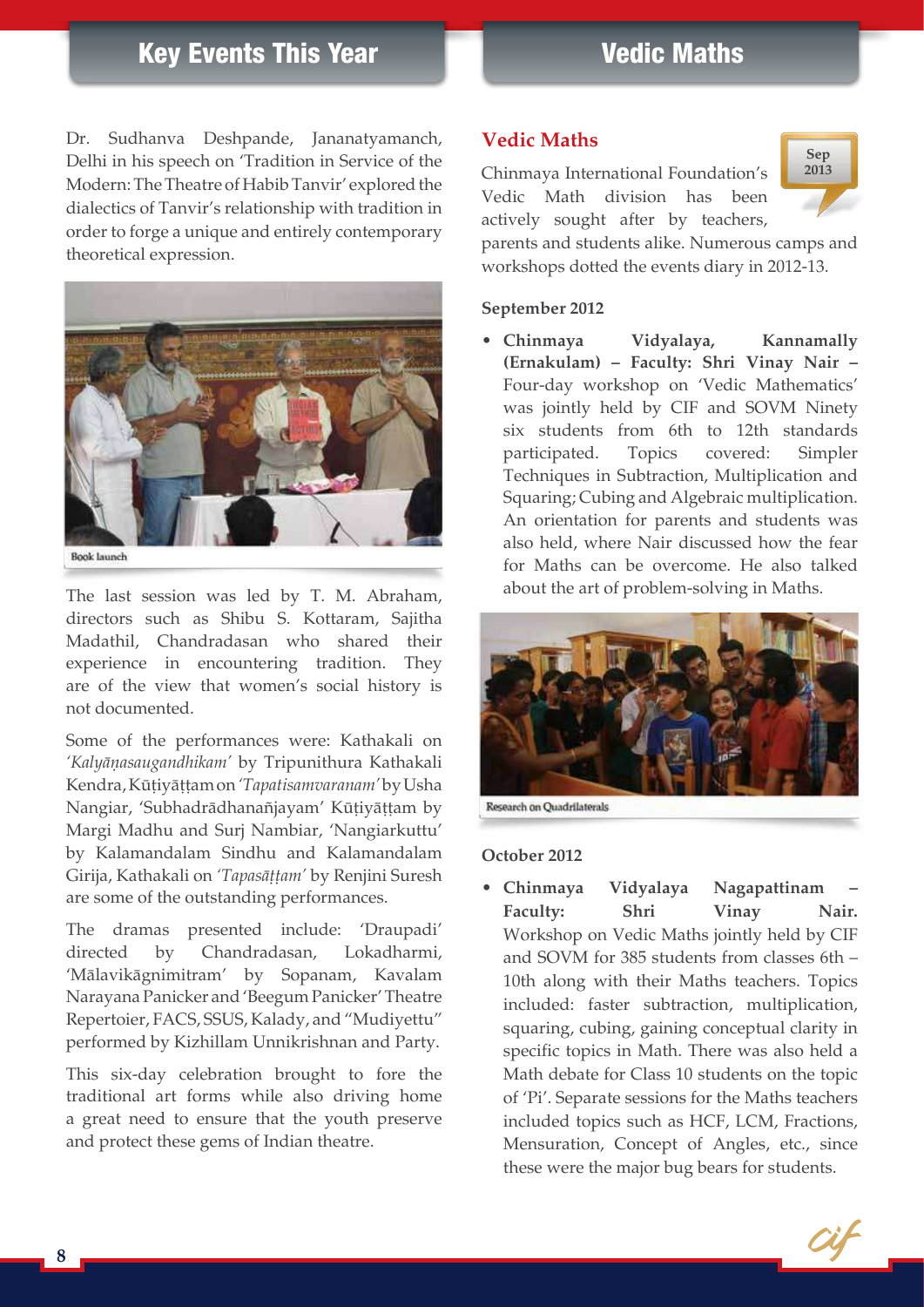#### **Nov 2012**

• **Ancient Indian Mathematics for Modern Times -** Chief Faculty: Shri Venugopal D. Heroor. Others: Shri Ventaka Subbarao -- Three day non-residential camp for Maths teachers held at Ädi Çaìkara Nilayam. **Twenty** teachers from Chinmaya Vidyalayas in Palakkad, Kottayam, Kannamally, Tirupathi and Nagapattinam participated. Topics covered: Numeration in ancient India (word numerals, Āryahaṭṭa's number system and Kaţapayādi), Brahmagupta's Geometry (Brahmaguptan quadrilaterals, derivation of Euler's formula by Brahmagupta many centuries before Euler, 9 properties of cyclic quadrilaterals, etc.), birth of Trigonometry, Progression, Geometric presentation of Algebraic formulae, to name a few.



The campers at Vedic Mathrix - Unlocking the Code

• **Chinmaya Vidyalaya Kalladathur –** Faculty: Shri Vinay Nair – Six-day workshop on Vedic Maths was jointly **held by CIF and School of Vedic Math. Topics covered included:** easy techniques of subtraction, multiplication, squaring and cubing; area, derivation of formulae for Area of all 2-D and 3-D shapes.

#### **March 2013**

• **Chinmaya Vidyalaya, Kottayam –** After the successful completion and overwhelming response to Vedic Mathematics Workshop

Module-1 conducted in 2012, a Vedic Mathematics Workshop for Module-1 and Module-2 was organized under the joint collaboration of CIF and SOVM. Out of the 225 students from classes 6th – 8th, 200 new students attended the Module-1 of Vedic Mathematics Workshop and 25 enrolled for Module-2. Topics like Subtraction, Multiplication, Squaring 2/3/4-digit numbers, Square Root, Algebraic identities, were discussed. Throughout the course the faculty, Vinay Nair, encouraged the students to discover hidden patterns in the techniques in Vedic Mathematics.



Outdoor games enhancing teamwork and group coordination

#### **April 2013:**

• The fourth annual residential camp **'VEDIC MATHRIX'** based on ancient Indian Mathematics was held at CIF. The camp had participants from Mumbai, Orissa, Tamil Nadu, Karnataka and also from Sydney. The topics included Brahmagupta's Cyclic Quadrilaterals, Number Systems, Base Systems, Kaţapayādi Number Systems and Magic Squares. The campers were fascinated by the beauty in patterns and the algebra behind Magic Squares. The camp also included indoor and outdoor games, evening bhajans and group activities. During the sessions, the faculty Shri Vinay Nair and the participants closely interacted and discussed the logic behind beautiful patterns in Magic Squares and other topics.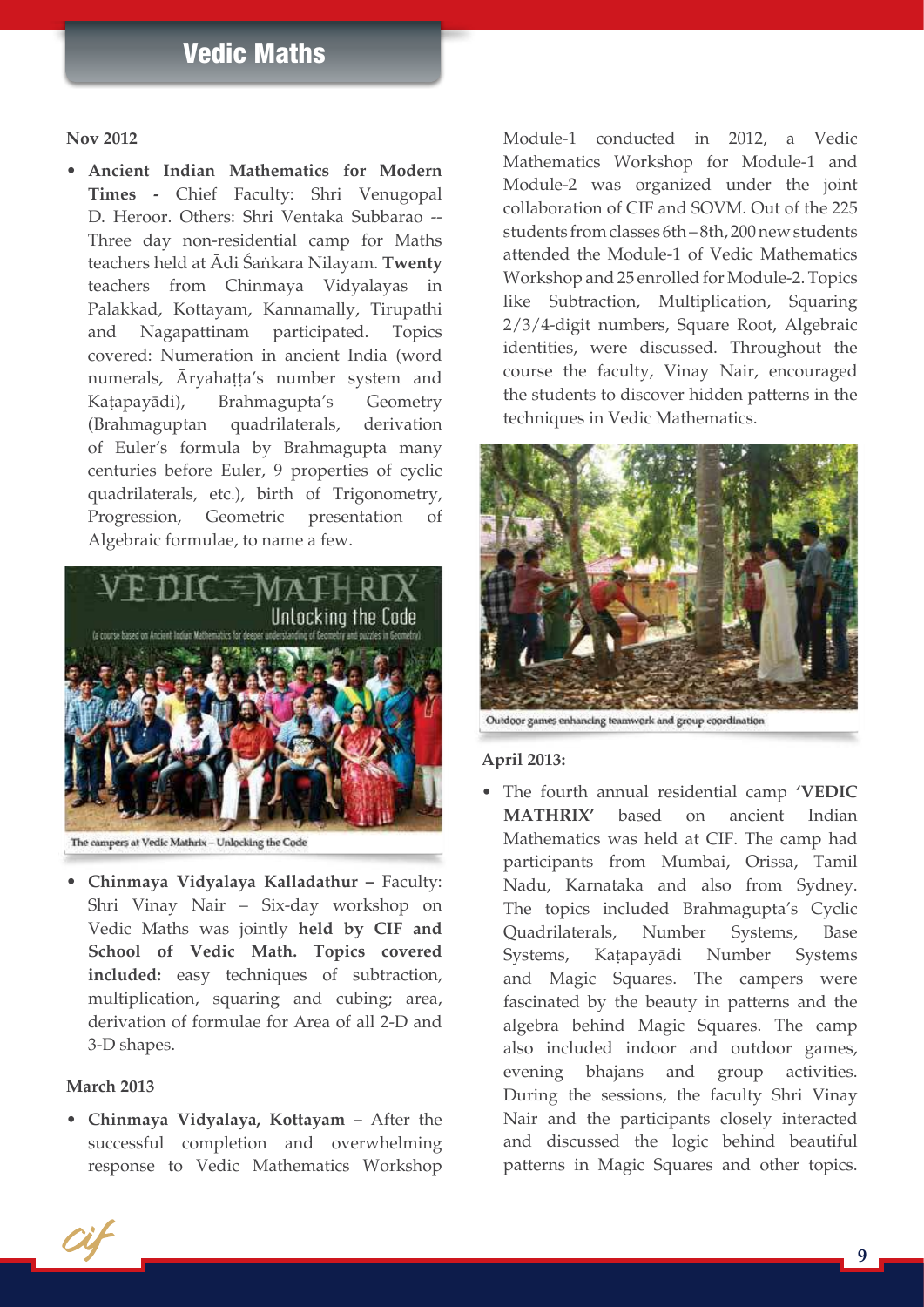Few of them did some wonderful research in Brahmaguptan Quadrilaterals and made their own new observations, discoveries, and formulated new ways of deriving the area of a cyclic quadrilateral, which was presented on the last day of the camp by the campers themselves. The students also liked the beauty hidden in the number systems and base systems that enables the smooth arithmetic calculations but seldom does one notice how base system helps in numerical calculations.

#### **May – June 2013:**

- • **Chinmaya Mission, Vasai** organized a 6-day workshop on Vedic Maths for school students. 35 school students participated in the workshop. The faculty, Vinay Nair, discussed faster calculation techniques in Vedic Maths for Subtraction, Multiplication and Squaring. The participants were amazed to see the splendid techniques in Vedic Maths by which they achieved results of many calculations in few seconds. An orientation session for parents was also conducted towards the end of the workshop. The workshop achieved its objective in creating an interest for Maths in the students.
- • **Chinmaya Mission, Borivali** organized a 5-day workshop on Vedic Maths for school students from 28th May – 1st June 2013. There were 15 participants which included school students, teachers and parents. The faculty, Vinay Nair, discussed faster calculation techniques in Vedic Maths for Subtraction, Multiplication and Squaring. The children loved to do Maths in a different way that seemed to be like magic to them. They were delighted to see that there are many ways in Vedic Maths to do a single calculation. The workshop achieved its objective of removing the fear for maths.

The complete reports, participants' feedback and pictures are available on www.chinfo.org/ vmworkshop

#### **Chinmaya Adhyathmika Sadhana Shibir**

Br. Akash Chaitanya from CM Vijayawada and Br. Ravi Chaitanya

from CM Hyderabad together conducted an Adhyathmika Sadhana Shibir at Ādi Śankara Nilayam.

The texts taken during the camp were Mundaka-Upanișad, 15th chapter of Bhagavad-gītā, Vedic chanting and Meditation.

With an attendance of 145 from Vijayawada and Hyderabad, this camp was a good test drive to examine its potential to run such large scale camps including Guruji's Living in Meditation Camp that was coming up in November 2012.

#### **"For the Family"- Seminar with Guruji**



**Sep 2012**

A two day seminar 'For the Family' was held and hosted by CIF at Ädi Śaṅkara Nilayam.

The seminar was inaugurated by Püjya Guruji after the welcome address by Chief Sevak Sri K. K. Rajan.

The crux of this seminar was to help the youth to see marriage, their partner and the institution itself in the right perspective. This would naturally lead to the essence of a family and how a family is nurtured by the members. For after all, the starting point is marriage and that is what leads to a family, to children. This seminar therefore sought to examine the role that we need to play in a family.

Püjya Guruji spoke on the subject "Marriage a Melody" where he addressed the audience mostly comprising youngsters and newly married couples. Emphasising the preciousness of the partner that one got in a marriage, Guruji said, 'understand, the spouse you get is one out of a billion and hence, so precious!' Just the very idea underlying the uniqueness of the partner one gets in a marriage, shifted gears in many minds.

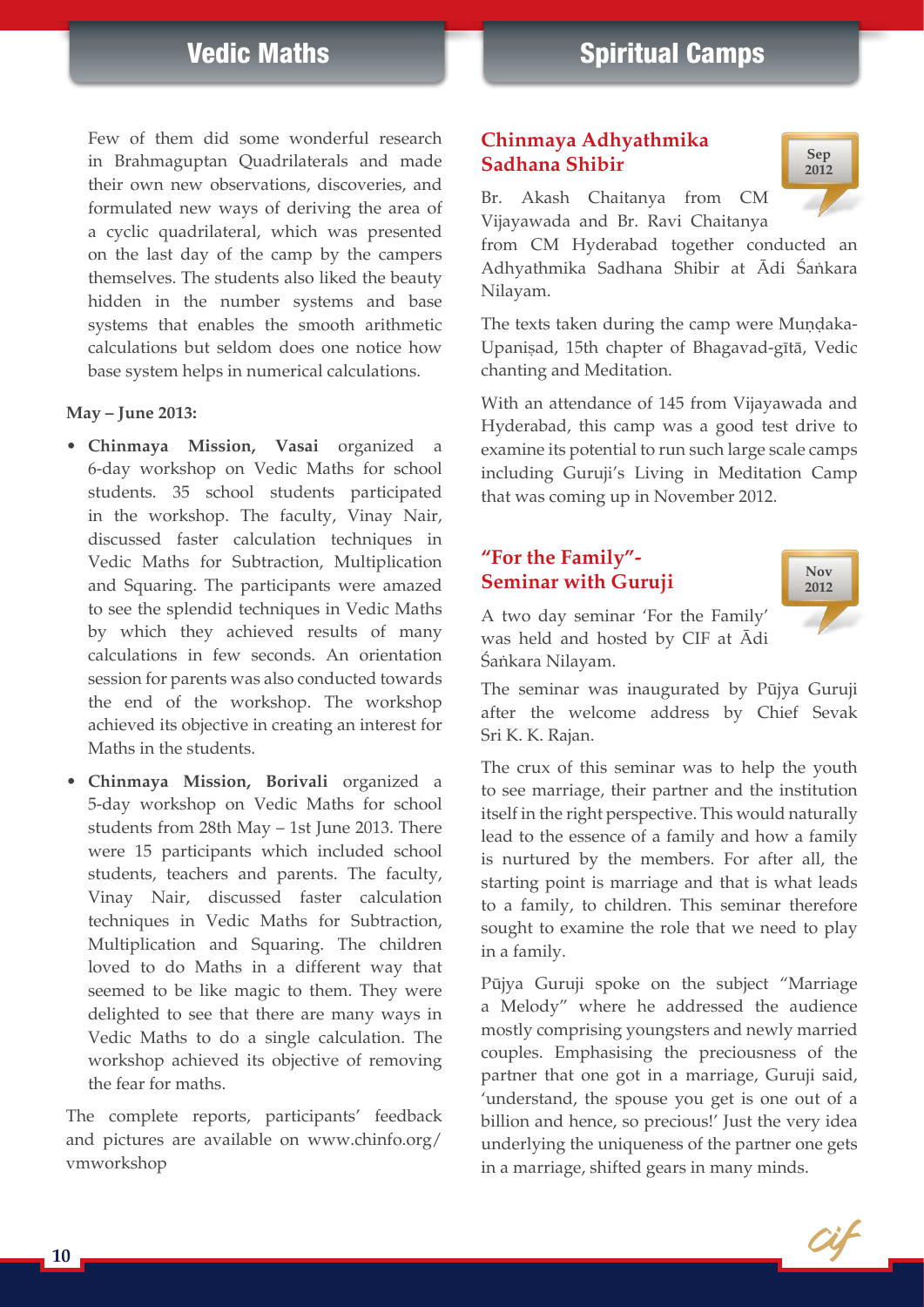# Spiritual Camps

Guruji also added that 'Marriages are made in Heaven, but maintenance is our responsibility,' thus emphasizing the role of participation, tolerance, nurturing in the maintenance.

The second session was addressed by Swamini Vimalanandaji, who said "In marriages, the bride or bridegroom gives their hand to the other and that giving must empower the other person."

On the second day, the seminar examined parenting via a seminar on "Joy of Parenting". Emphasising the role of education and the duty to educate, Püjya Guruji said, "Parents who fail to educate their children are enemies of their children! Every child is born with a capital but the parent must also give them something (interest). Parents must bring up a child as a worship of God."

#### **'Happiness is Me' – Swami Advaitanandaji's camp at CIF**



Swami Advaitananda held a spiritual

camp, 'Happiness is Me'. It was attended by 150 delegates from Mumbai,Pune,Kolkata, Baroda and Jaipur. They studied Mundakopaniṣad. Swamij's deep knowledge of the subject and the philosophy of the text were enhanced by his melodious bhajans. The campers also attended the Lakṣhmīnārāyaṇa Pūjā on the January 14, Makara Sankrānti day.

#### **Spiritual Sadhana camp with Acharya Vibhuti Shah and Br. Kutastha Chaitanya**



Chinmaya Mission Trichy organised a

Spiritual Sadhana campat Ādi Śaṅkara Nilayam from 9th May to 15th May 2013. The subject of discourse was Praśnopanisad in English by Acharya Vibhuti Shah (Acharya, CM Trichy) and Praçnottari in Tamil (Maniratnamālā by Ādi Śaṅkara) by Br. Kutastha Chaitanya, Acharya CIF. Swami Ramakrishnananda inaugurated the camp inspiring all the 75 campers. Acharya Vibhuti's teaching style and personal approach made abstract concepts easy to comprehend and Br. Kutastha Chaitanya discussed Maniratnamālā in detail with simple practical examples. The camp delegates enthusiastically presented a colourful variety of cultural programmes based on the camp texts on the eve of Ädi Çaìkara Jayanti. On the 15th of May, Ādi Śaṅkara Jayanti was celebrated with full religious fervor. All devotees of the camp individually participated in abhiṣekam and arcanä. An inspiring talk was delivered by Püjya Swami Viviktananda, Regional Head, Chinmaya Mission – Kerala, followed by Acharya Vibhuti on Bhagavān Śrī Ādi Śaṅkara's life and works which was very informative and inspiring. Püjya Swami Viviktananda graced the valedictory function too. Certificates were distributed to all the participants and as a token of appreciation all the devotees received mementos.

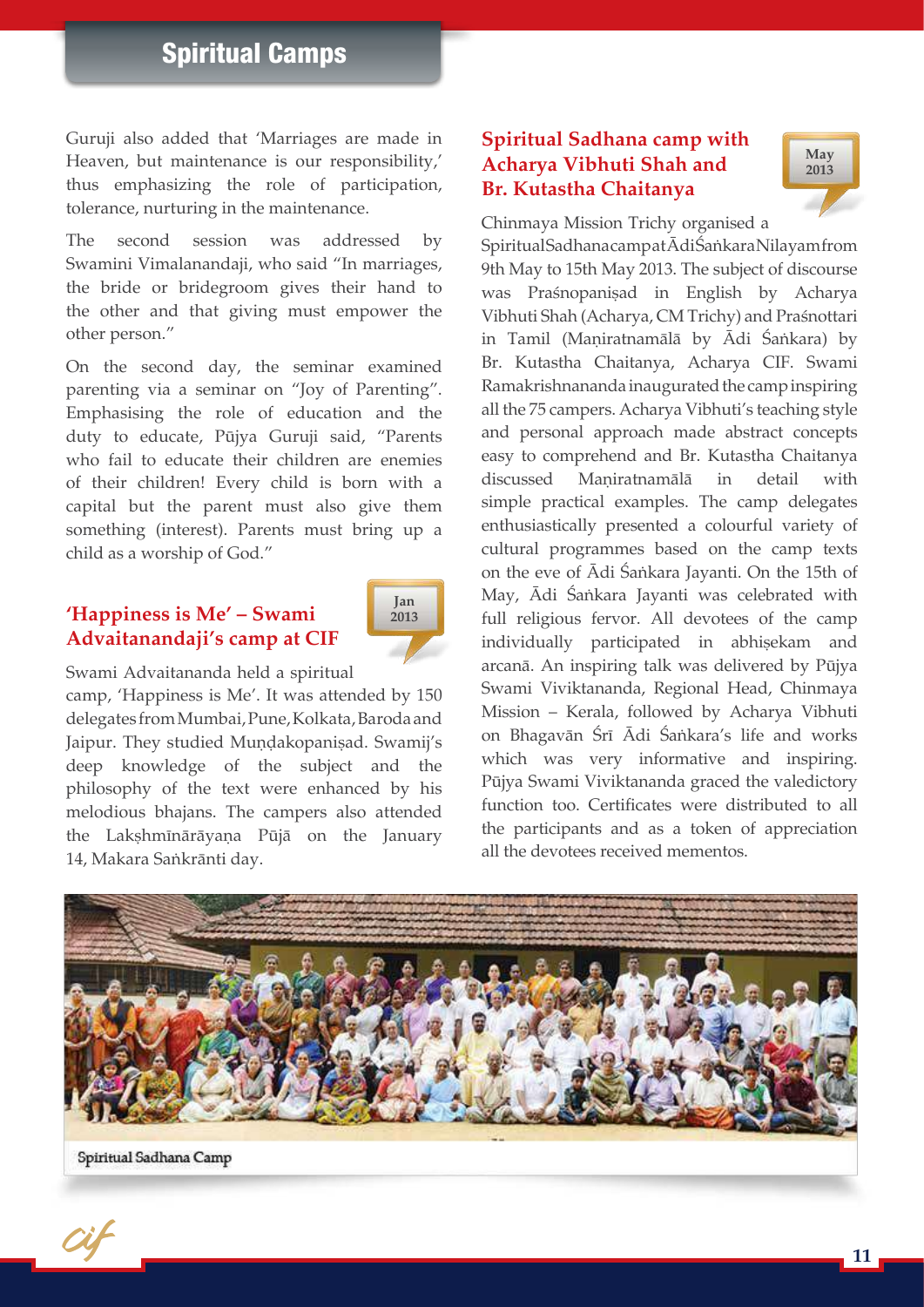# Guruji's Camp

# **Meditation: Many Techniques, One Practise**

#### **Püjya Guruji's "Living in Meditation" camp**



There is not one aspirant who has not wanted to meditate successfully. And

every such aspirant has wished deeply that the teaching will come from none other than his or her own master, Guru.

Püjya Guruji, Swami Tejomayananda held a 5-day camp at Chinmaya International Foundation's Ädi Śaṅkara Nilayam and the 240 odd participants from all around the world have benefitted in a way that is not easy to describe.

The five days were a combination of practical guided meditation and study of a text "Dhyäna Svarüpam". Guruji divided the teaching into three parts: \*Understanding Meditation \*Practicing Meditation \* Living in Meditation – the last being the objective of the camp.

Elaborating on this, Guruji said, to live in meditation requires an understanding of meditation, and "when we try and understand what *is,* it is also important to understand what is NOT meditation. Because there are so many notions about meditation. "

Guruji took the students on a mental walk showing them how none of their notions and impressions tantamount to meditation. Thus to get across the point that meditation has to be studied as revealed in the Upaniṣads and Vedānta-śāstras, which said – Atman should be seen, Guruji said, "The Upaniṣad says if you want to see atma, don't open your eyes; open your ears. That means listen to the words of your guru who will reveal to you the nature of Ātman . Hence ātmā vā are śrotavyo – listen to what that atma is."

Having said that, Guruji shifted gears and instantly stepped on the brakes. The resultant jerk was a great moment of learning, for he said, "If Atma means I, then I know myself, isn't it? Oh but the Upanisads say, what you know of yourself is not the whole truth!" Then to make matters worse, Guruji added, "In fact whatever we know about anything, is partial, incomplete, not the whole."

And lest we feel bad, Guruji said that was Arjuna's problem too. He told Krishna in Ch. 7, but I already know you! But Bhagavān's import is: *asamsayam* samagram mām yathā jñāsyasi tacchrņu or, Know me *fully, without any doubt.*

Then Guruji went on to dissect the word 'doubt'. "If you do not know a thing at all then there is no doubt. And if you know it totally, then too there is no doubt. It is only when we know a thing partially, that doubts arise.

So what is doubt? asks Guruji. "Doubt is a gulf. I have knowledge about a thing. Then some new knowledge about that thing is given. Now I am not able to comprehend at all. Because an established understanding has been displaced. That gulf between our present knowledge and the new knowledge – that is a doubt. Consequently a question arises and it arises only in our intellect. Hence the intellect alone has to be satisfied....."

Therefore, Guruji urged, the knowledge has to be made firm. Hence, logically reflect upon that knowledge of the Self. That is how doubts are removed. Knowledge must be owned, possessed, made one's own. Only then can it be retained and recalled when the need arises. Whatever knowledge we gain through listening (śravanam), must be strengthened with reflection.

For, only Knowledge that is assimilated, made our own, will liberate us. And making that knowledge our own is meditation.

This was an excellent road he took the students on to help them know why they needed meditation.

Summing up the point, Guruji said, "To remove ignorance, *sravanam* is means; to remove doubts mananam is the means; and to assimilate that knowledge meditation is the means."

But now Guruji added, 'But what happens is, even after getting knowledge, (that I am Saccidänanda Brahman), our old väsanäs rise up like old enemies and don't allow us to enjoy the bliss which is my own true self! This is an unenviable position. If we didn't know we are Brahman, no one is the wiser for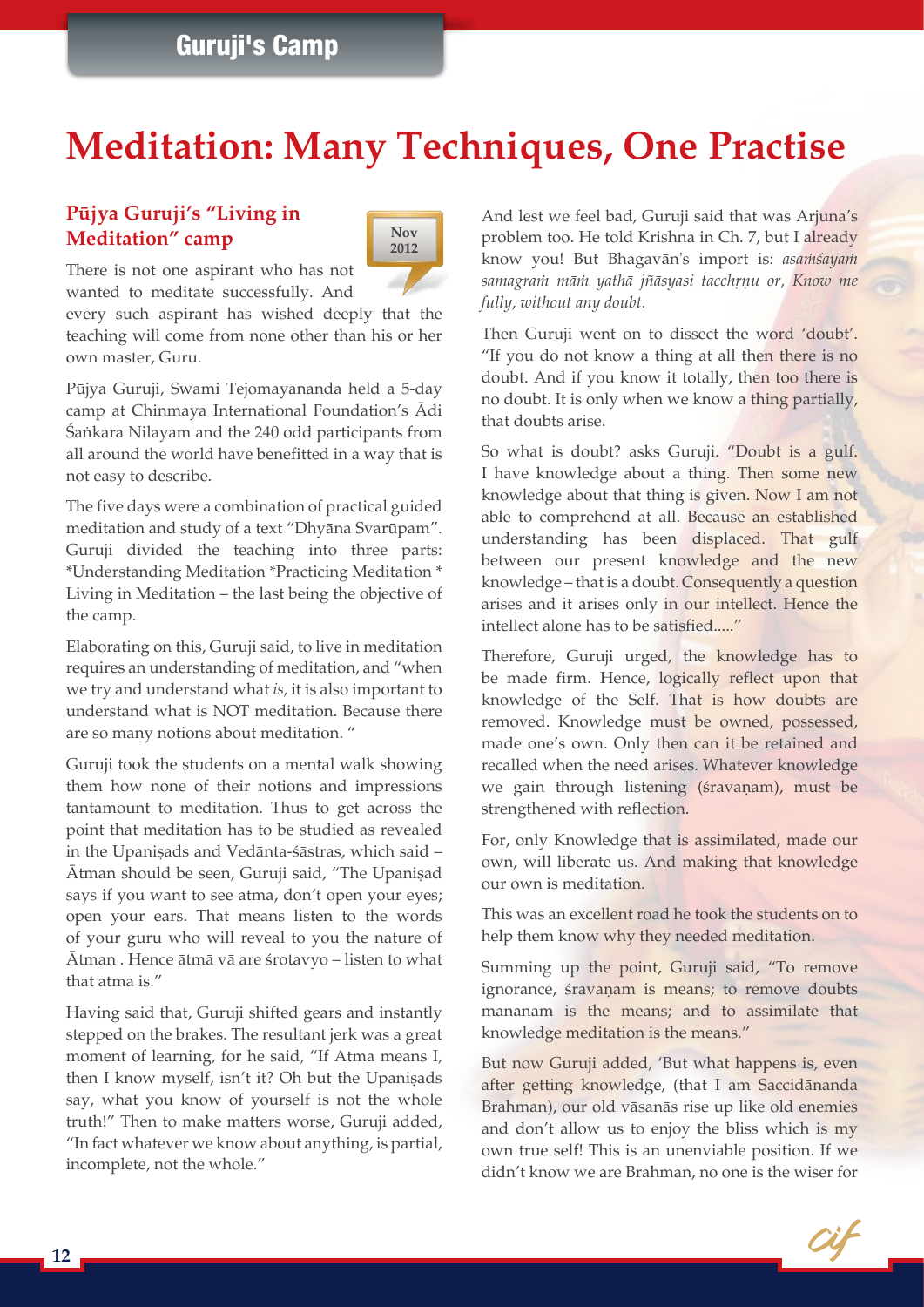it. But having heard, reflected and made it my own, if I am still unable to reach it? That is is indeed a serious matter....," said Guruji sombrely.

Guruji placed the blame squarely on our väsanäs, "These old väsanäs don't go away easily. Habits die hard. That is why Śri Śaṅkara says,

 $\overline{\mathbf{s}}$ ाते वस्तन्यपि बलवती वासना नदिरेषा.  $\overline{a}$ र्ता भोक्ताप्यहमिति दृढा यास्य संसारहेतू:.

jñāte vastunyapi balavatī vāsanā nadireșā, kartā bhoktāpyahamiti drdhā yāsya samsārahetuḥ. *(Vivekacüòämaëi – 267)*

Taking the students higher Guruji said, "Then again, once you have this knowledge you cannot even go back to ignorance! Because now you can neither call yourself ignorant nor enlightened. The only way is, strengthen that knowledge. That process is meditation. But that comes only after sravanam and mananam. Sitting down, closing eyes, etc are just bodily actions. Sitting straight is called sitting. Closing eyes is called 'closing eyes'. These do not constitute meditation. Meditation is a different kind of doing." Many who jump into meditation as a fad, as a must-do, end up merely sitting straight and closing eyes. Most do not know what to meditate upon or that they have to meditate upon something. Nor do they know why they want to meditate. The desire and the will to think about it and meditate upon That, filled with firm determination, is the precursor. So first *nirnaya* (decision) then *niścaya* determination. And once decided remain firm on that resolve. Don't give up, don't stop. Don't slow down.

That niścayapūrvaka desire and that attempt to meditate is called nididhyäsanam.

Guruji then went on to urge the participants, "Somehow wrong notions got superimposed upon us – they should be removed, all the habits and väsanäs should be removed, all the väsanäs that are not allowing us to enjoy the bliss of the self, that should be removed. So meditate... "

Lest there be any doubt, Guruji reiterated: In meditation, we are not creating anything new; only what is already there about which we have learnt via śravanam and mananam, we are meditating upon that." And by so doing we establish the knowledge, make it our own, assimilate it..

This was Guruji's introduction to the 5 day camp. A camp where he was going to show them that the subject of their meditation was their own true self. This was the meditation Guruji was teaching at this camp: the meditation upon one's own self.

The nature of this meditation was different. That is why Guruji spent more time pointing to all that was NOT meditation.

A special slot was devoted to understanding the Why of meditation. Guruji explained that if the purpose is not bought into, then the decision (nirnaya), followed by the determination (niścaya) and the eagerness (utsäha) would not accompany the effort. Naturally, the group spent time also discussing the biggest issue: the difficulties and obstacles on the path of meditation and how they should be dealt with.

Once all this was in control said Guruji, then we Live in Meditation.

Guruji also added an excellent point -- we have to live with material things, living beings, so many experiences, a lot of inconsistencies and uncertainties, so that there is not a moment when something is not happening.

But the worst, he said is old age and the inevitability of old age. To drive home this point he used words that were infallible: "Infancy comes and goes, youth comes and goes, but old age does not go! It stays and not only does it stay, one also  $-$  and only  $\cdot$ gets older and older! So we need to know how to deal with this...!"

Truth is also that as we grow older, we will have lesser people willing to be patient with us. But if we have met our true Self, we will be well anchored.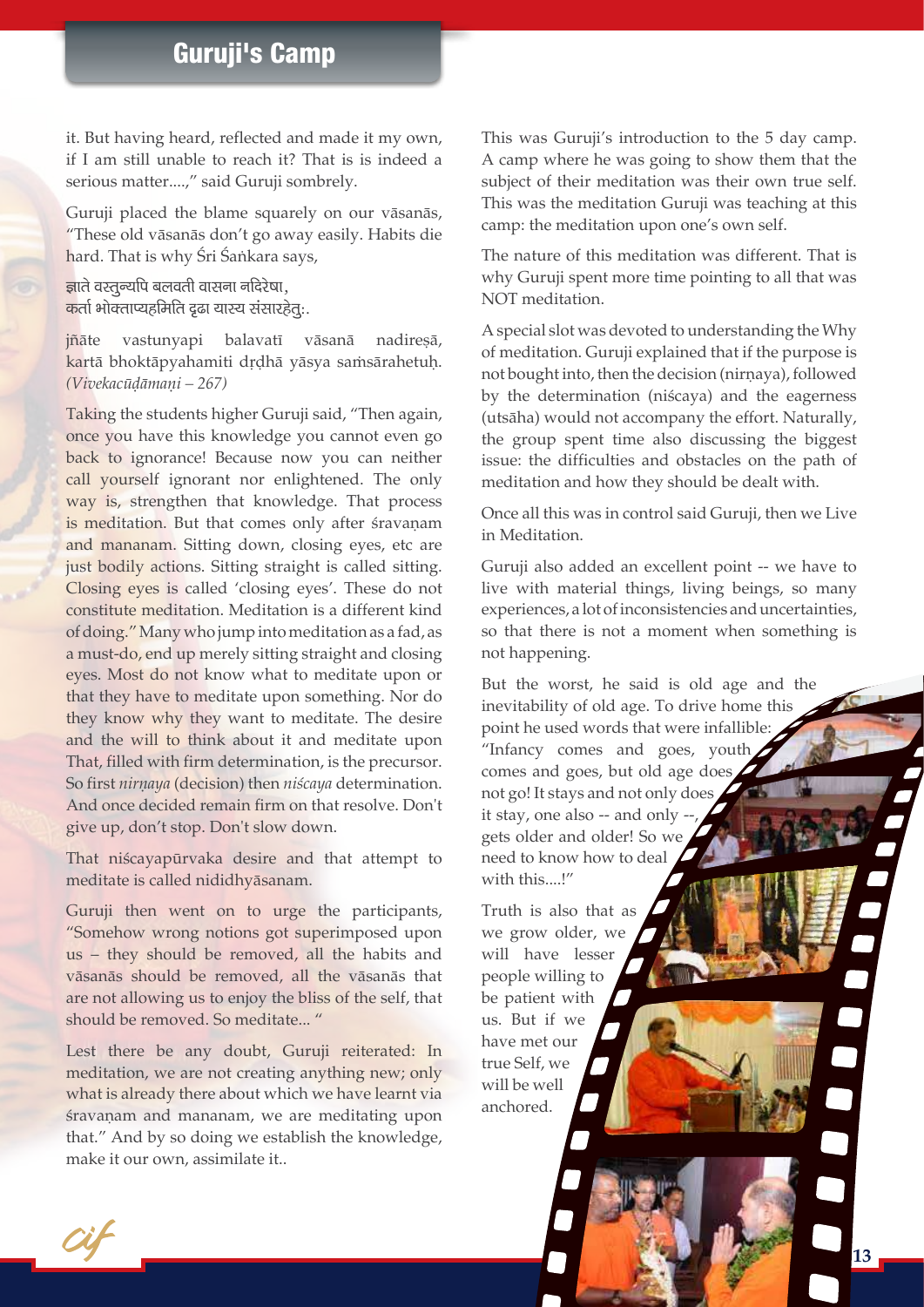# **Seeking Krishna**

Sometimes, when we drift and blame our busy lives for all our inabilities, a rush of fresh air wafts towards us to reveal an unusual, unexpected human. Unexpected because his age defies his qualification to be a part of our consideration set.

Such is Sriram. Age 14, just out of class 9 into class 10, the bogeyman of all school students, given the Board exams. Sriram comes to us as a message in focus, clarity and drive. A student of Kendriya Vidyalay, Minnambakkam Chennai, Sriram is (already) chasing a career in aeronautics. He is already enrolled for tutorials that will shape his future, his nose already buried in those severe looking IIT-JEE books and given his clarity, we know he will be top of the charts.

Sriram has his eyes set on exploring space, He thinks a lot about the Black Hole, Alpha Centauri and discovering new things. Seemingly, he is already defining nirguna Brahman.

And when he is done for the day with his IIT tutorial study, Sriram sits with his Gītā Home Study Course (GHSC) lessons to listen to Krsna. Ask him why and he says, "It enhances my performance in school." *All his words.*



Sriram R.M., Kendriya Vidyalaya, Minnambakkam, Chennai.

Sriram, naturally, is our youngest student in the Gītā Home Study Course and that is enough to drive the wind out of the sails of most.

So how did he decide to enrol for the GHSC? He says his parents read the Gītā every day that triggered his interest, he asked his father about it, and the answers they gave him prompted him to see some relevance, for that is when he enrolled for the home study course.

Now this is very poignant, for in a household, parents talk about so many things. For one topic to cause a child to say, 'Show me what you are seeing!' means, some synergy had developed in the young Sriram at 13.

Yes, Sriram joined the course at the age of 13, when he was in Class 9. So, is the level too high? Does he have to take help to understand? Is there a local Acharya whose help he can access? Says Sriram, "It is in simple English and easily understandable. Also, some concepts are difficult, at that time I take help from my mother."

Sriram says "this Course enhances my performance in school." For a 13 year old to conclude so is startling, for it means he is watching himself very closely. And he goes on to say, "This course is excellent for students." And why does he think this enhancement is owing to the Gītā? He says, "Previously I would study (go to school) without any interest, but now I know that any work which is done with full dedication is the best thing. Now I learn with curiosity and with very much interest, which enhances my performance. The Gītā tells me not to work expecting results."

At 14 today, Sriram has bought into the logic that working with an expectation of a defined outcome is not productive. In his words, "the Gītā is excellent for students."

*Newsletter:* You seem to be talking from experience; clearly, there are aspects of studenthood that you have in mind, as being solvable by the Gītā?

*Sriram:* If students join this course, they will know how to study; like for eg. we should not always look

a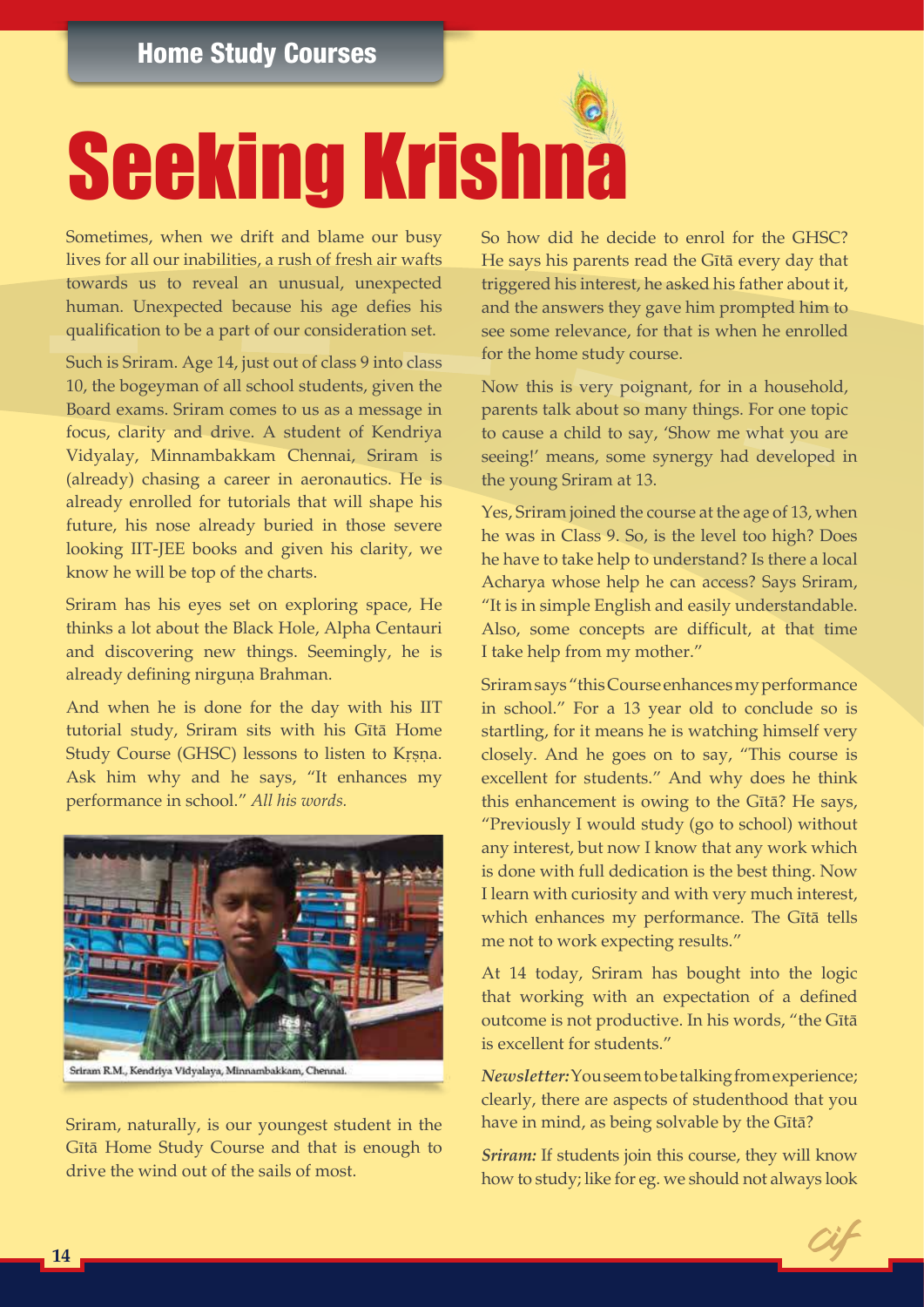out for the result, it is only God who is going to decide the result, hence we need not think about it; instead we must motivate ourselves to study more; and that we should not always think and grieve about the past (as nothing can be done to reverse the actions) and hence think of the now, not the past.

"Nānuśocanti paņditāḥ!" quotes Sriram to drive home the point he is making.

Setting aside the modern day surprise and wonder, if one ponders, one will see that in the old Gurukul days, students had completed the study of the Gītā at school. For, as Pūjya Guruji says, this is a manual for living. A lot of the grief that students let themselves into is a function of not knowing how to deal with the innumerable stimuli that life throws at them – from greed, to desire to distraction to disinterest – all of which are detrimental to student life, usually find their cause in absence of right attitude.

Therefore we can take pride in the fact that Sriram has his milestones perfectly in place. And we may please take a leaf from his book.

Sriram is currently studying the 9th lesson, which deals with Chapter 5, Karma Sannyasa Yoga.

*Newsletter:* And having come so far, can you say that the study of the Gītā has/is changing the way you are approaching your everyday life? Tell me more here...

*Sriram:* The lesson on Karma Yoga is great; it tells me how to work for exams, and that gives immense results.

*Newsletter:* But if Karma Yoga is about not looking at results, you insist it delivers immense results. So how do we understand your take away?

*Sriram:* The result that I am referring to is that I am improving in studies, i.e., I am better than before. Earlier, I wanted to get good marks and hence studied for good marks. As I learnt that we should not mind the results which are not in our control, I changed my attitude to work; now my aim is to enhance my knowledge and study with more interest. Once I changed my approach, I never minded the marks).

And, mainly, the "results" which I am talking about, is the pleasure which I get while following the words of the Gītā and turning into a better human. Hope I am not wrong anywhere. If I am wrong please tell me where I am wrong, so that I can rectify.

As a result, my performance in school immensely increased after I joined this course. However, it takes me more than the allowed time to complete each lesson of the home course.

Also... the Bhagavad-gītā tells me how to live..

*Newsletter:* How do you say that? Which particular counsel of the Gītā (about how to live) impacted you most?

*Sriram:* We have to live without expecting results, we have to work hard and work with dedication and sincerity, we should not cheat anyone (pāpa & punya). In our attitude to results, we should have prasäda-buddhi (receive with delight, whatever is given to us.) It tells me to work with dedication.

Then again, since I also study Sanskrit at school, the *slokas* and meanings that come up in the lesson, enhance my Sanskrit knowledge.

*Newsletter:* To sum up, Sriram, have you shared with friends that you are studying the Gītā and urged them to study too? What comes in the way (according to you) of taking up the study of Gītā at your age or by students in school/college? Therefore what do you think can be done to make the study of the Gītā easier for students?

*Sriram:* Doing anything with interest is essential. Urging my friends to study Gītā is of no use unless they have the interest for it. They should want it, look for it. It's better if we can tell them about this book and not compel them.

Study of Gītā would be easier when a lot of real-life examples are given, so that young people can relate it with their life experiences; then understanding is much easier.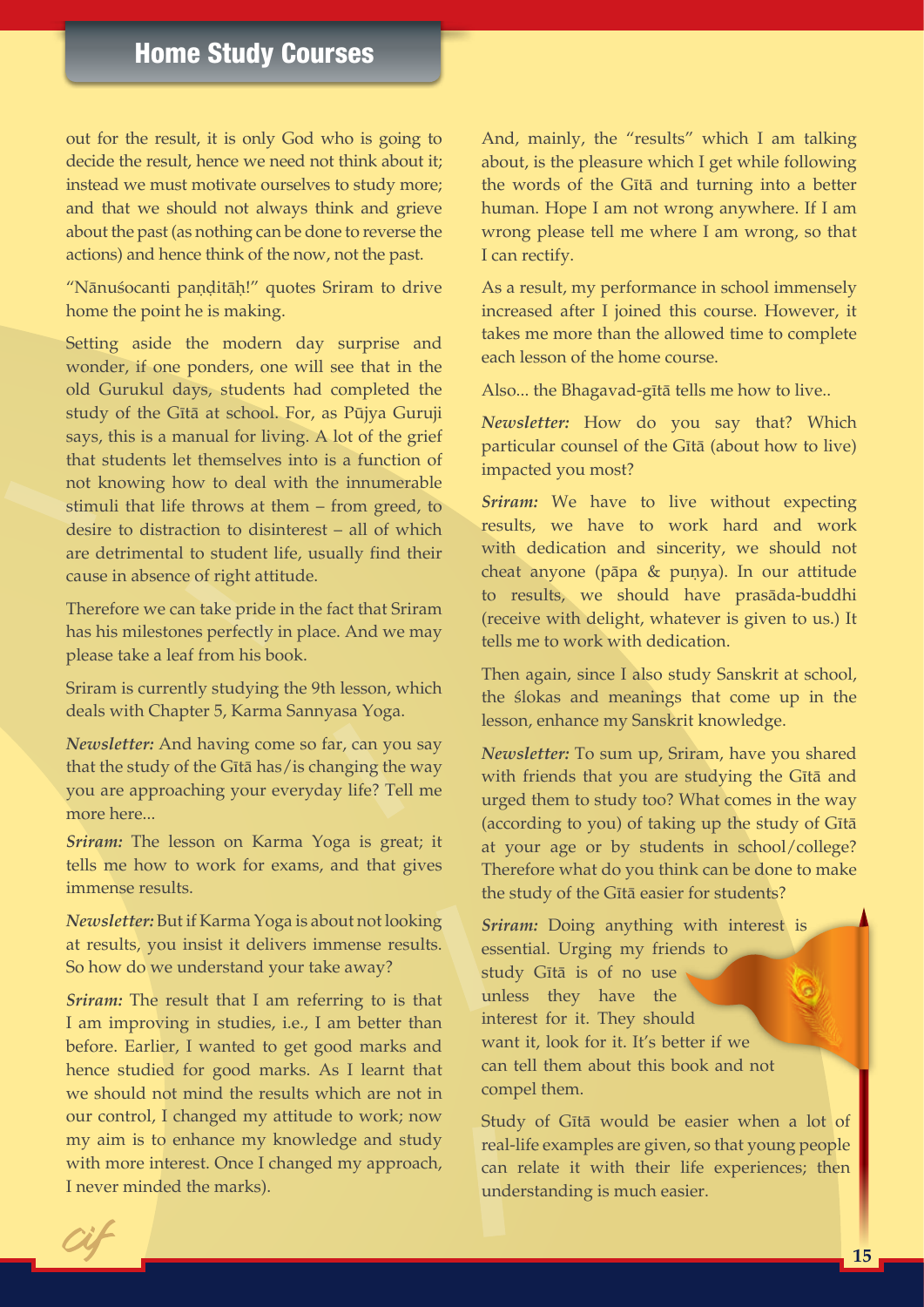#### **Foundation Vedanta & Bhagavad Gītā Courses at CM, Mumbai**

Chinmaya Mission Mumbai offered a special tribute to the work of CIF by launching for the very first time ever, the Foundation Vedanta and the Bhagavad Gītā courses in a classroom format.

It was first launched 2 years ago simultaneously at Chinmaya Mission Andheri and Chinmaya Mission Churchgate as an experimental initiative. Swami Swatmananda and Brni. Nidhi Chaitanya conducted the batches.

While Swamiji's batch of about 30 students went through the Course with open-forum discussions, exciting quizzes, in-depth reflections and lifetransforming insights from Swamiji, Nidhiji's batch of about 25 members went through the course in a more academic format with lessonsummary-notes, group-discussions, speciallydesigned objective evaluations and personal guidance from Nidhiji.

The program was a grand success and concluded

together in the presence of Püjya Guruji, Swami Advayananda, Swami Swatmananda and Brni. Nidhi in a very special convocation ceremony at Sandeepany Sadhanalaya, Mumbai.

Swami Swatmananda shared in his convocation address, "Several of these members, who were complete novices to the Mission when they joined the course, had been converted into Committee Members, Study Class Sevaks and Volunteers over this 1 year. The course has fulfilled the purpose with which it was launched."

**Chinmaya International Foundation** taunenes Bhagavad gita Course Go through Gita... Grow through Gita. about the government of the control of Author: His Holiness Swami Tejomayananda Course Highlights: 18 Chapters covered in 30 lessons 15 months duration @ 2 lessons per month<br>Shows you the art of living Vedanta in your daily life Course Donation:<br>
Residents of the Indian sub-continent, ₹3,000<br>
Postal Course | Other Residents: US\$250 Residents of the Indian sub-continent, ₹3,000<br>Onima Pott (st) Other Residents: US\$200 ne Course Knowledge of Sanskrit is not required as the medium of instruction is English. **REGISTER NOW!** For online registration visit: www.chinfo.org/courses/bhagavadgita m – 682 319, Ker<br>LB4-2749729

Püjya Guruji handed over the certificates to the members. "I am very happy to see the way Vedanta Course has benefitted people. Other centres should also take this up" said Püjya Guruji.

What was most encouraging was to watch the transformation and inspiration kindled in the hearts of the members who completed the Courses and graduated.

Nidhiji took this further by launching the Bhagavad Gītā Course for these members. All 26 members who graduated from her batch enrolled for the 18-month Bhagavad Gītā Course being run by her, and are now studying under her guidance.

Two more batches of Foundation Vedanta were also launched – One in Andheri & the other in Juhu, with 48 and 27 members respectively. It is believed that there are now many members in waiting list for forthcoming batches also!

What is the secret of this overwhelming response? "The younger generation wants clarity but has less time to commit. Since we do this

> course on weekends and it is only for a year, young and middle-aged people find it more feasible, than an ongoing study-group. I think that's the only attraction. Rest is the power of Vedanta!" explains Brni. Nidhi.

> These courses are helping members gain a better grip on the subject and also a lot of extra input and guidance, which makes the Foundation Course and the Gītā Course an even more enriching experience for each and every one.

> > Cit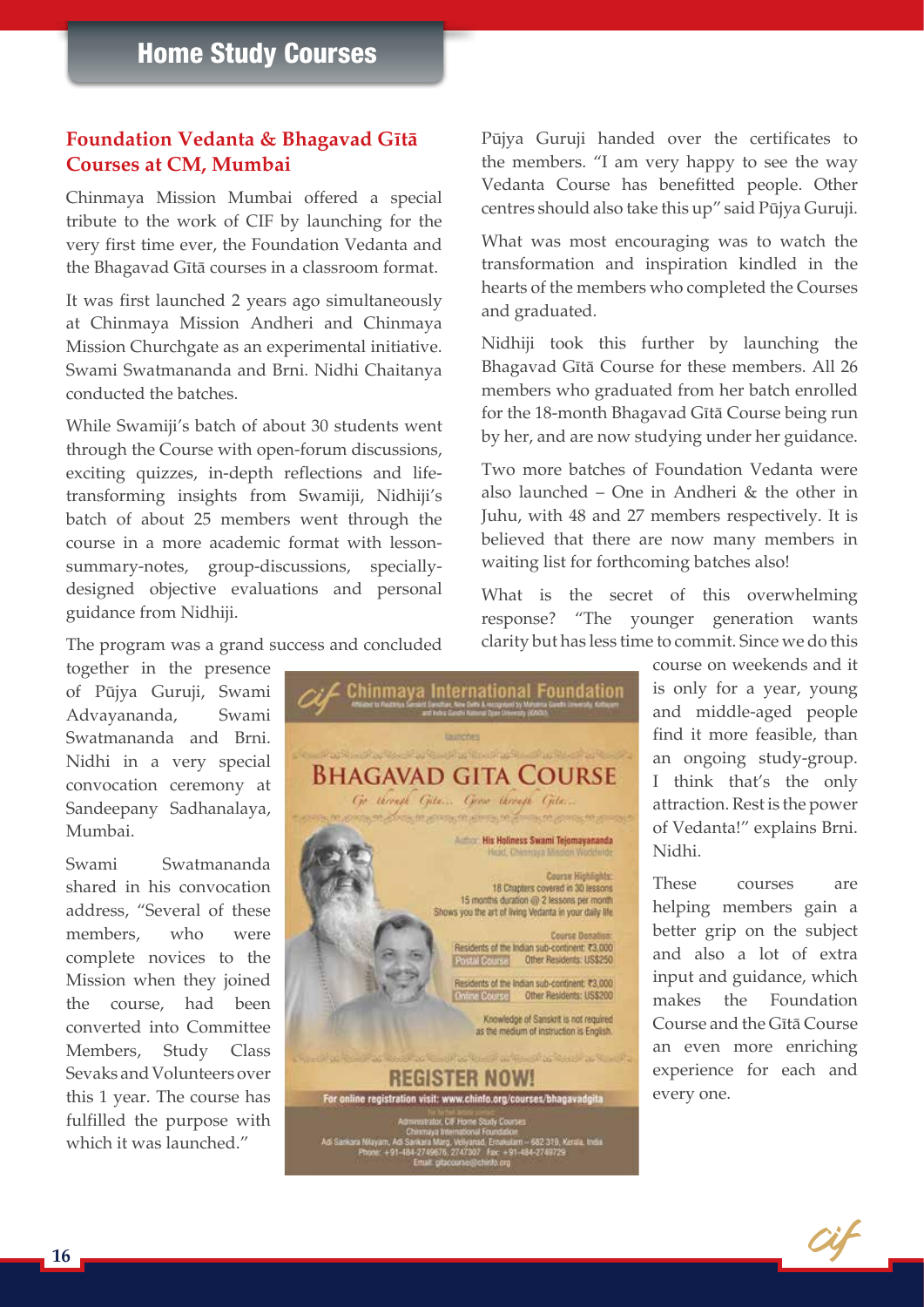#### **Knowing Excellence – CIF Shodha Sansthan**



Chinmaya International Foundation is a combination of study and research,

which is the primary intention or guiding vision that went into its inception. Gurudev, Swami Chinmayananda had painted a fourfold vision for the furtherance of Sanskrit (where Sanskrit goes beyond language to the very culture that is the bedrock on which stands India), which are verily the four pillars on which CIF is poised:

Each of these find expression via CIF Shodha Sansthan, or, Centre for Excellence in Sanskrit Research. This offshoot of CIF is an affiliate of Rashtriya Sanskrit Sansthan, a membership that is prestigious and necessary for serious work in research. Ever since its inception the CIF Shodha Sansthan (CIFSS), has been serving as a nucleus for the study of Sanskrit, philosophy, principles and values, and the cultural heritage of India.

In our newsletter, we attempt to provide a clear enough picture of all our research activities. CIFSS has been publishing a newsletter that details the scope and outcome of its numerous workshops and lectures, which are rich and varied, as well as the numerous books they are publishing.

CIFSS is committed to making great leaps and reach the heights of successful furtherance of Sanskrit Research. In an editorial in their recent newsletter, Director Dr. Rana, alluding to the imminent National accreditation audit, says, "The NAAC have some common parameters [for evaluating us], whereas the present condition of Sanskrit is bleak as it is diminishing from the fore, especially as the number of learners is dwindling...." And he rightly points to the prevailing environment that projects its religious anxiety upon Sanskrit, so that the study of the language has receded further away from the general academic purview. "As a result," says Dr. Rana, "the democratic values that were enshrined in Sanskrit's secular literature for eons, have gone into oblivion."

The attitude we therefore see in CIFSS' Newsletter is promising and endearingly aggressive, both which augur well for research work.

#### **Sanskrit Roots by Dr. V. Manoj**

Often, in Sanskrit, we come across a verb used in a meaning different from the meaning attributed by Pāņini. It happens thus because verb roots have multiple meanings.

Dr. V. Manoj, Deputy Director of CIFSS, held this dissonance in his heart through his college years until recently when he decided to validate this proposition, that verb roots have diverse meanings (different from the meaning attributed by Pāṇini) and can thus be used in diverse ways.

He unravelled five reasons that validated this postulate or truism and put it all together in a hundred paged book titled *'dhätünämanekärthatvasädhanam'* = or dhätünäm + aneka + arthatva + sädhanam or Establishing the manifold meaning of roots.

Each of the five reasons he unravelled have assumed the form of a chapter in this unique of grammar research books.

 Chapter One – examines if the presence of a prefix is what causes a verb root to take on a different meaning. Some grammarians have asserted that prefixes have their independent meaning; others have rejected this and said prefixes simply enable a root to show off its real meaning, by being close to it!

Manoj takes the example of the prefix 'Api' which is credited with lending meaning to the word apidadhäti as 'to close', as also when it undergoes elision to give another word 'pidadhäti', which also means 'to close'.

He then argues about the sanctity of the prefix (upasarga) saying, 'multiple senses of roots are revealed in the presence of the prefix.' And if mere concomitance helps deriving the meaning of the root, then such meaning must be resident in the prefix anyway. In other words, it is not possible to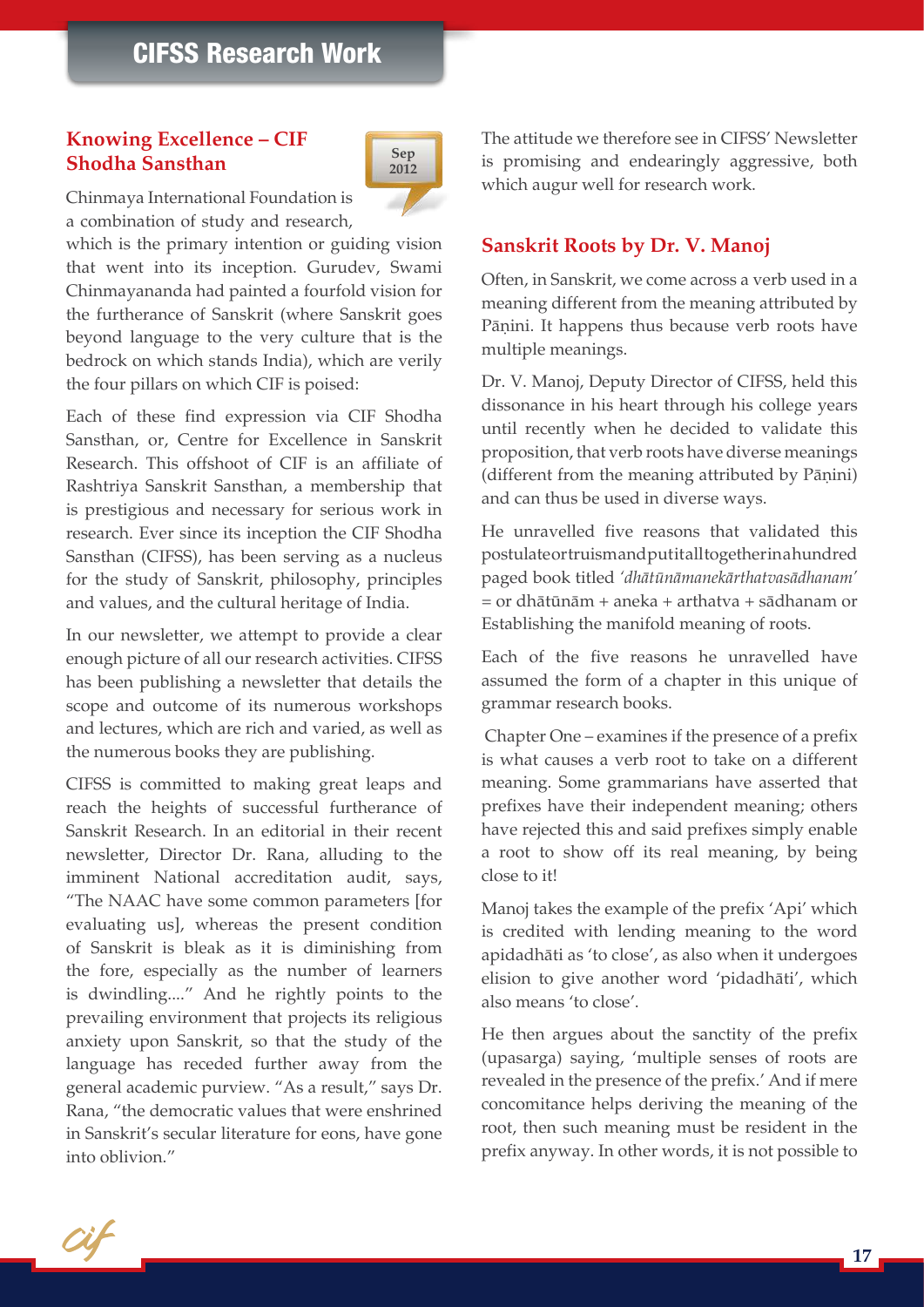create something from something else that doesn't have the properties of what is created.

Therefore it stands to reason that the prefix has its own independent meaning in which case they should have been used independently and not necessarily in conjunction with a verb.

In Chapter II, Manoj introduces 4 Pāņini-sūtras to exemplify that Pāṇini himself gave hints about the multiple senses of roots. He takes one root 'slisa  $\bar{a}$ *lingane'* where the verb root ślisa means ālingana. Then why would Pāṇini, the lover of brevity, choose to say ślișaālingane which is repetitive? He says this also because ślisa is the only root which stands for alingana out of the 2000 roots in Sanskrit grammar. And so we see a charming Manojism here when he asks in his characteristic style, "Is it not like calling out to a man as '*Govinda*, the father of *Gayatri*' when *Gayatri* is the only daughter of



*Govinda* and there is no other *Govinda* present!" Yet as if replying to himself he avers that ālingana while being applicable to one person embracing another, also derives applicability to the sticky wax stuck to a plant, where proximity affords the as-if-ness of embracing even if it is without the use of limbs, until we undoubtedly agree with the factual usages where the word *'äliìgana'* is used to mean different aspects of closeness at different places.

Manoj is an excellent writer and the explanation of grammar begs a certain danseuse-like agility and comfort with words and verbs, orchestrating their role in complex sentence structures, commanding them to express the logic inherent in the grammar laws.

So Chapter III extracts 223 roots from the *dhātupātha* of *Päëini* to prove that the distinctive way of their enumeration itself is standing testimony to the multiple senses of roots.

Chapter IV, presents 25 commonly found usages where the roots are found used in a meaning that in no way matches the meaning given by Pāņini. There is no prefix either to express a different meaning which is an indication of their manifoldness of meaning.

Chapter V is a highly technical chapter where Manoj takes 25 intricate grammatical applications explained by *Pāṇini* to conclude the multi-senseness of roots.

All in all, the book must be read to celebrate Sanskrit and Pānini and our ancient scholars who derived such joy from making complex word formulae talk to them! For English speakers, the bad news is this is a Sanskrit book. But the good news is Manoj may do a translation into English and then the beauty of Sanskrit grammar can be enjoyed by one and all. Besides which we can revel in the fascinating manner in which Manoj orders the English language to deliver an ode to Sanskrit grammar!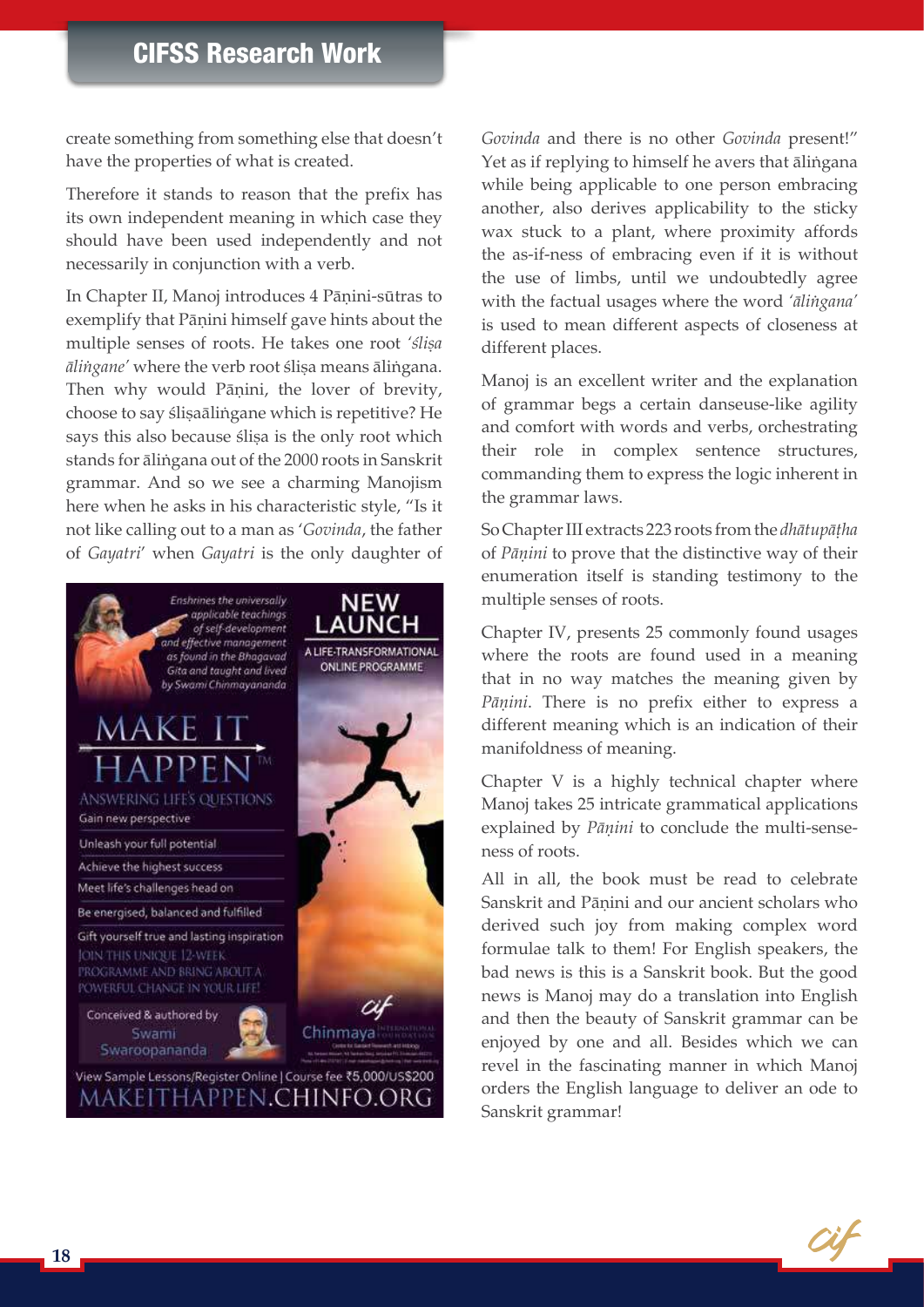**Chinmaya International Foundation** 

launches

# CIF Chinmaya Vani Online Store The power of knowledge ... at your fingertips!



The web destination to shop online for all the publications of the Chinmaya International Foundation and its Shodha Sansthan as well as DVDs of Seminars, Workshops and Research Journals. If you have missed any of the courses, the DVDs are a great way to study at home.

Visit www.chinfo.org/cifchinmayavani

**Chinmaya International Foundation** 

Adi Sankara Nilayam, Adi Sankara Marg, Veliyanad, Ernakulam - 682 313, Kerala, India Phone: +91-484-2749676 Fax: +91-484-2749729 | Email: cifpublications@chinfo.org www.chinfo.org

# PE Order your books and DVDs today!